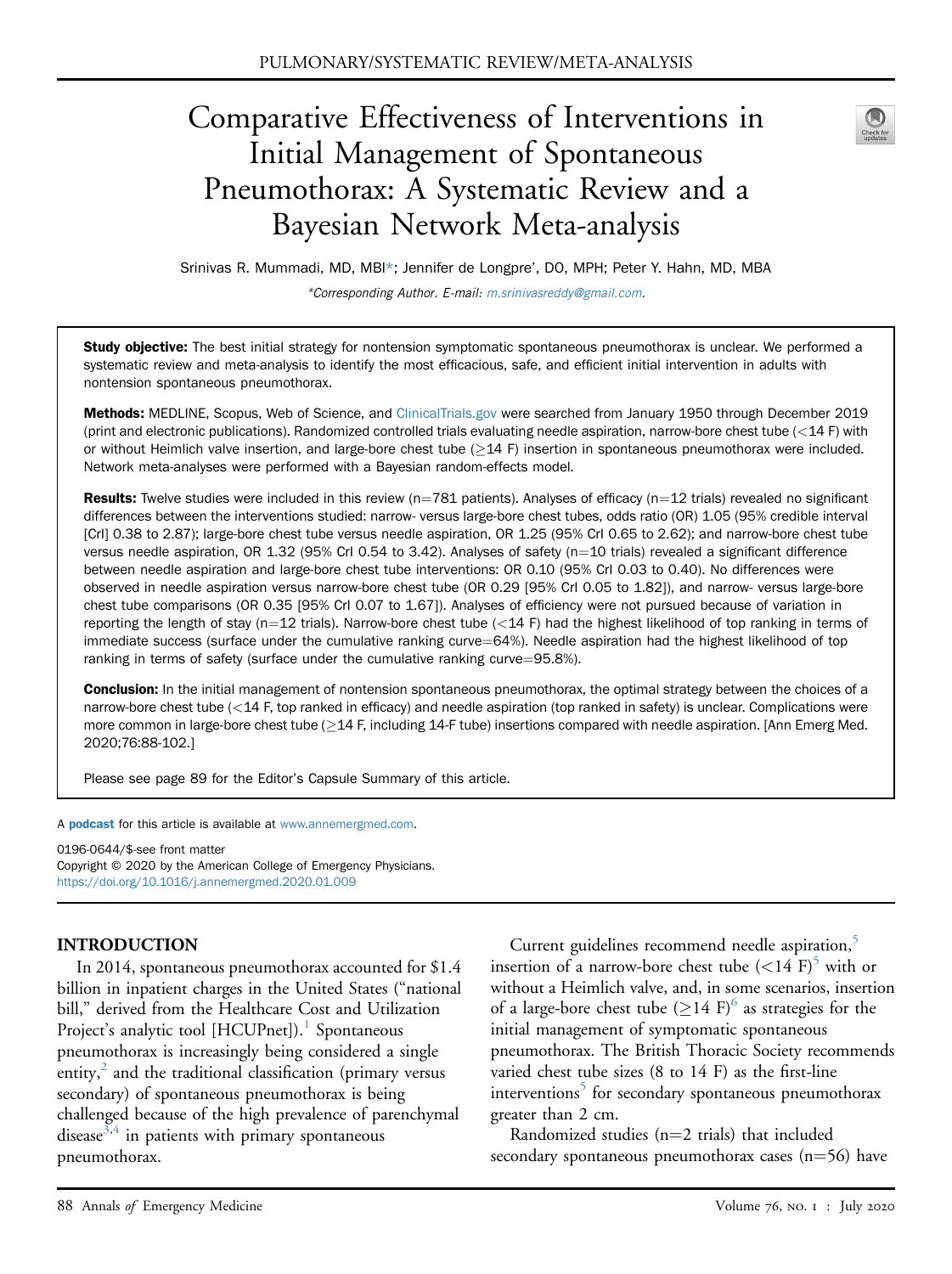# Editor's Capsule Summary

What is already known on this topic A number of alternative strategies are recommended for the initial treatment of spontaneous pneumothorax, but only pairwise comparisons of these have been performed.

# What question this study addressed

What are the relative efficacy and safety of needle aspiration, narrow-bore chest tube  $(<14$  F), and large-bore chest tube  $(\geq)14$  F)?

# What this study adds to our knowledge

This network meta-analysis of 781 patients in 12 studies found no significant difference in efficacy among the 3 treatment modalities. Complications were greater with large-bore chest tube than needle aspiration.

# How this is relevant to clinical practice

These findings support the choice of needle aspiration as first-line treatment, but clinicians should continue to consider pneumothorax size, history, resource availability, and cost when making management decisions.

demonstrated the utility of needle aspiration in the initial management of secondary spontaneous pneumothorax, challenging existing beliefs.[7,](#page-13-6)[8](#page-13-7) A randomized study reported since the publication of the British Thoracic Society guidelines has demonstrated the promise of the narrowbore chest tube (12 F) with a Heimlich valve in promoting ambulatory management of primary spontaneous pneumothorax.<sup>9</sup> The best initial strategy for nontension symptomatic spontaneous pneumothorax therefore remains unclear.<sup>[5](#page-13-4)[,6](#page-13-5),[10,](#page-13-9)[11](#page-13-10)</sup> Additionally, widespread variation exists in initial approaches to nontension symptomatic spontaneous pneumothorax.<sup>12-14</sup>

A systematic review and a network meta-analysis were therefore undertaken to define the most efficacious, safe, and efficient initial intervention in nontension symptomatic spontaneous pneumothorax. Needle aspiration, narrow-bore chest tube (<14 F), and large-bore chest tube  $(214 \text{ F})$  insertion were compared. In this study, we defined a large-bore chest tube as greater than or equal to 14 F (including 14-F pigtail catheters) in keeping with the British Thoracic Society definition of a narrow-bore chest tube  $(<14 \text{ F})$ .<sup>5</sup> We opted for a network meta-analysis, given that simultaneous comparison of 3 or

more interventions is not possible in a traditional pairwise meta-analysis. Network meta-analysis has the additional advantage of ranking treatments when the ideal choice is unclear. $15,16$  $15,16$ 

# MATERIALS AND METHODS

A systematic review of studies published in print between January 1, 1950, and September 1, 2019, and electronically published between September 2, 2019, and December 31, 2019, was performed according to searches of MEDLINE, Scopus, Web of Science, and [ClinicalTrials.gov](http://ClinicalTrials.gov) databases. The search was last performed on September 1, 2019. Results were not restricted according to language. Approval from the institutional review board was unnecessary because this was a systematic review of published literature and did not involve human subjects.

# Selection of Participants

Inclusion and exclusion criteria were framed before the implementation of the search strategy, and the study was registered with the International Prospective Register of Systematic Reviews  $(PROSPERO).<sup>17</sup>$  $(PROSPERO).<sup>17</sup>$  $(PROSPERO).<sup>17</sup>$  To evaluate the most effective, safe, and efficient initial intervention in symptomatic nontension spontaneous pneumothorax, we included randomized controlled studies based on the following PICO criteria: population included adults  $(≥18$  years) presenting with symptomatic nontension spontaneous pneumothorax; intervention/comparator included needle aspiration, narrow-bore chest tube  $(<14 \text{ F})$ ,<sup>[5](#page-13-4)</sup> and large-bore chest tubes, including 14-F pigtail catheters ( $\geq$ 14 F); and outcomes included immediate success, length of stay, and complications. Immediate success was used to define effectiveness, length of stay was used to define efficiency, and the risk of complications was used to define safety in our analyses.

Immediate success was defined as the following in each group using both radiologic and patient-centered nonradiologic outcomes:

- a) Resolution of symptoms and complete or nearcomplete immediate re-expansion (size of residual pneumothorax used to define expansion according to the individual study's authors), with sustained success at 6 to 24 hours postaspiration in the needle aspiration group
- b) Complete or near-complete re-expansion of the lung, absence of air leak, and chest tube removal in less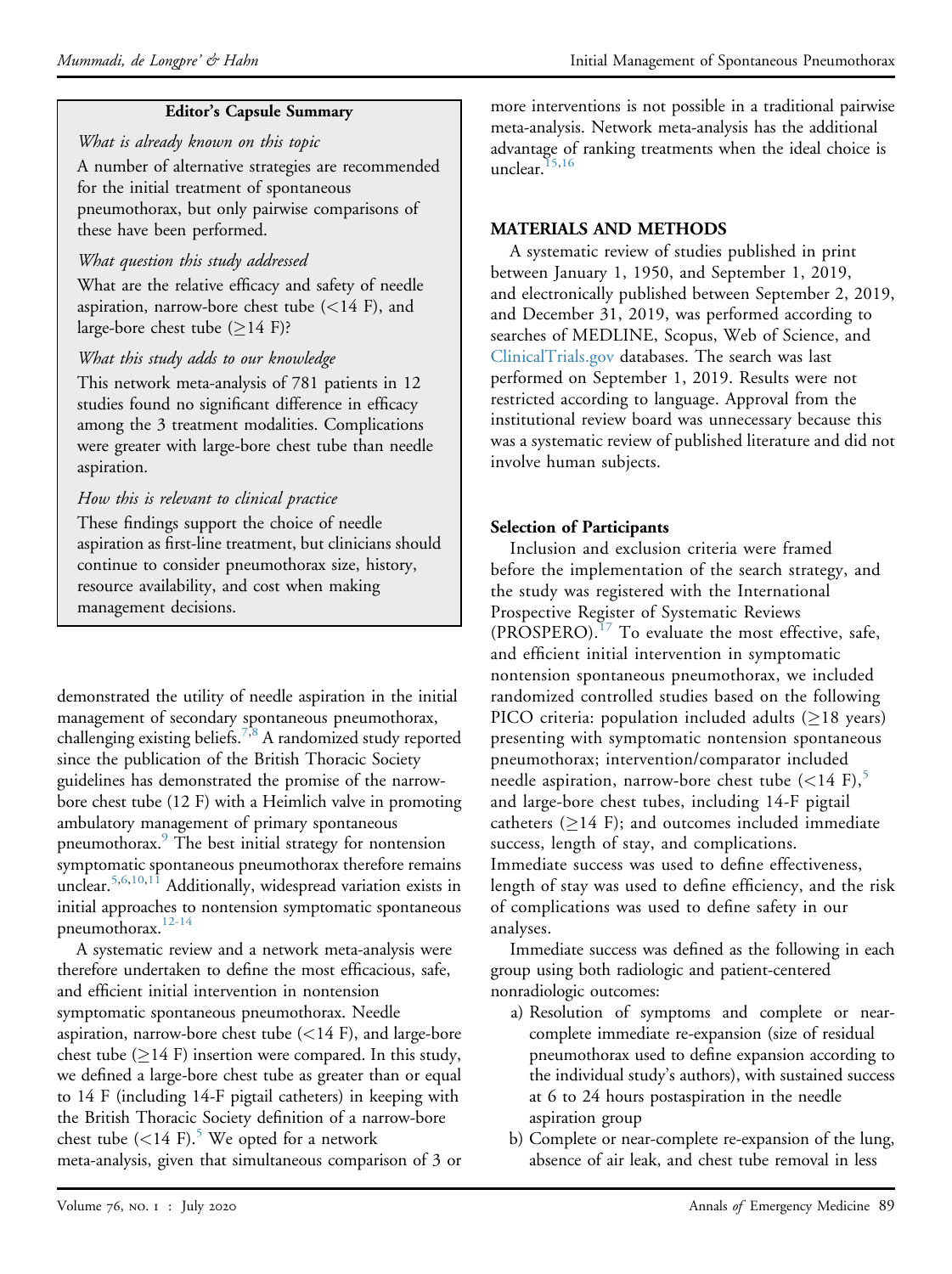than 7 days in narrow- and large-bore chest tube groups

c) The ability to discharge the patient from the emergency department (ED) after narrow-bore chest tube insertion or needle aspiration

Complications were defined as either of the following: infection (exit site, empyema, wound infection, or pneumonia), bleeding, subcutaneous emphysema, hemothorax, re-expansion pulmonary edema, death, tension pneumothorax, tube blockage, and need for reinsertion of a chest tube.

We excluded studies lacking the mention of a randomized design, lacking chest tube size, lacking an appropriate comparator, or having a contradictory description of the study technique.

## Outcome Measures

The primary outcome measured in this systematic review was immediate success, and the secondary outcomes were the length of stay and risk of complications (see aforementioned definitions).

Two authors (S.R.M. and J.D.) used the Cochrane Collaboration's tool<sup>18</sup> to characterize the risk of bias as low, high, or unclear.

## Data Collection and Processing and Primary Data Analysis

An Internet-based platform (Covidence Systematic Review software; Veritas Health Innovation, Melbourne, Australia) was used for electronic importing and automatic exclusion of duplicate search results. Screening of abstracts and full-text screening phases were subsequently performed. Non-English publications were translated by an academic language translation service.<sup>[19](#page-13-16)</sup> The primary authors were contacted if clarifications were needed in regard to the published data.

Traditional meta-analyses have a significant limitation of allowing only pairwise comparisons (eg, narrow-bore tube versus needle aspiration). In contrast, network metaanalysis allows simultaneous comparison of multiple regularly used treatments (needle aspiration versus narrowbore chest tube versus large-bore chest tube) and is therefore considered a valuable tool in comparative effectiveness research.<sup>20[,21](#page-13-18)</sup>

We chose a Bayesian approach with a random-effects prior informative model for these analyses.<sup>[22](#page-13-19)</sup> Bayesian methods are widely used in health outcomes evaluations. $^{22}$ Traditional random-effects analyses have the limitation of

not considering the uncertainty in the estimate of the between-study variance.<sup>[23](#page-13-20)</sup> This uncertainty is particularly significant when a systematic review results in a small number of included studies.<sup>23</sup> Bayesian prior informative approaches account for this uncertainty by using prior distributions for the between-study variance derived from external evidence. Such informative prior distributions relevant to a variety of settings were constructed in accordance with the analyses of 14,886 published metaanalyses from the Cochrane Database of Systematic Reviews and are available for use.<sup>[23](#page-13-20)</sup>

For dichotomous outcomes (immediate success and complications), we used WinBUGS (version 1.4.3; Medical Research Council Biostatistics Unit, University of Cambridge, Cambridge, UK) in a Microsoft Excel–based graphic user interface (NetMetaXL, version 1.6.1; Canadian Agency for Drugs and Technologies in Health, Ottawa, Canada).<sup>[24](#page-13-21)</sup>

For continuous outcomes (length of stay), we planned analysis with JAGS (version 4.3.0; Lyon, France<sup>[25](#page-13-22)</sup> in rjags (version 3-10)<sup>[26](#page-13-23)</sup> and gemtc packages (version 0.8-2)<sup>27</sup> in an R-language-based graphic user interface (GeMTC). $27$ 

WinBUGS and JAGS are Bayesian graphic modeling programs that use Markov chain Monte Carlo methods. These methods are simulation based and repeatedly generate random samples that characterize the distribution of parameters of interest, using informative prior distributions.<sup>28</sup>

Network geometry for each outcome was visualized. Subsequently, Markov chain Monte Carlo simulations were performed. Outcomes were measured as odds ratios (ORs) along with 95% credible intervals (CrIs) for categoric outcomes (immediate success and risk of complications) and mean difference for continuous outcomes (length of stay). Forest plots were generated for graphic comparison of effect sizes. Relative rankings of interventions for the outcomes were presented as their surface under the cumulative ranking curve (SUCRA) values. SUCRA values range from 0% to 100% and represent the likelihood of an intervention's being in the top rank for the respective outcomes.  $21,29$  $21,29$  $21,29$ For this study's outcomes, higher SUCRA scores (closer to 100%) represent higher associated immediate success rates, and lower length of stay and lower risk of complications. Such ranking analyses can potentially assist clinicians in offering patients choices among multiple treatment options.<sup>[21](#page-13-18)</sup> We present additional details in regard to search strategy, data extraction, Markov chain Monte Carlo simulation, assessment of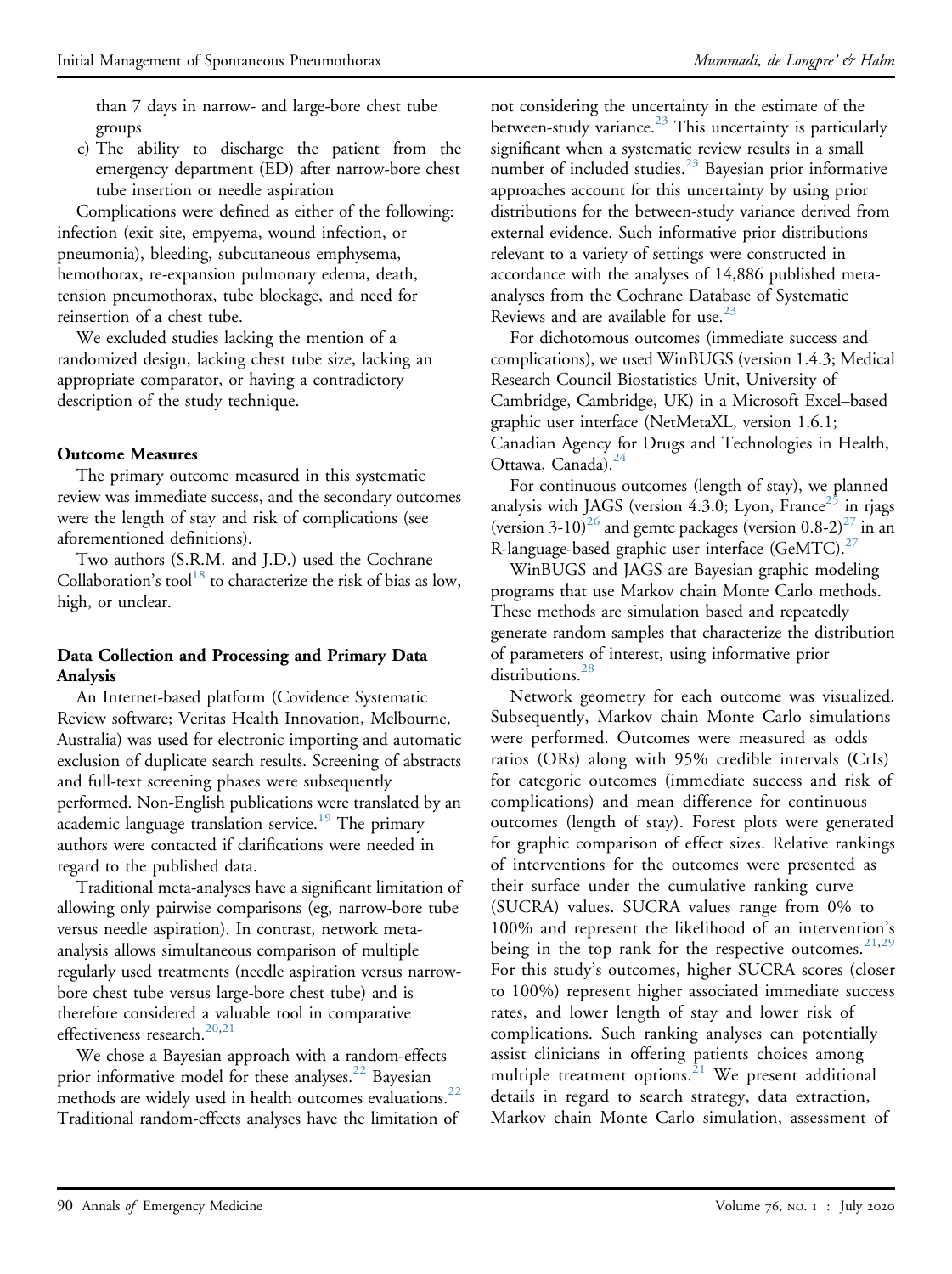<span id="page-3-0"></span>

Figure 1. Flow of the study selection process. RCT, Randomized controlled trial.

inconsistency, and evaluation of confidence methodology in the supplementary material (available online at [http://www.annemergmed.com\)](http://www.annemergmed.com).

## RESULTS

The initial search identified 1,880 possible studies. We included 12 studies<sup>[7-9,](#page-13-6)[30-38](#page-13-27)</sup> in the network meta-analysis. [Figure 1](#page-3-0) describes the sequential process. A summary of excluded randomized studies is provided in Table E3 (available online at [http://www.annemergmed.com\)](http://www.annemergmed.com). Attempts at personal communication resulted in additional information for 3 studies.<sup>[7,](#page-13-6)[33,](#page-13-28)[39](#page-14-0)</sup> Two non-English publications<sup>34[,36](#page-13-30)</sup> were translated.

[Table 1](#page-4-0) describes the characteristics of the network. [Table 2](#page-5-0) summarizes the key characteristics of the included studies. Additional data (rates of success, response to failure, rates, and descriptions of complications in each arm of the included studies) are presented in [Table 3](#page-8-0). Exclusion criteria used in the included studies are described in

Table E2 (available online at [http://www.annemergmed.](http://www.annemergmed.com) [com\)](http://www.annemergmed.com). [Figure 2](#page-10-0)A and B display the network geometry of trials (ie, a single closed loop consisting of 3 nodes, representing the 3 interventions studied). Assessments of risk of bias of the included studies are listed in Table E1 (available online at <http://www.annemergmed.com>). Most studies varied in terms of risk of bias in the randomsequence generation and allocation concealment domains.

All 12 included studies reported the outcome of immediate success and were analyzed [\(Figure 2](#page-10-0)A, Figure E3, available online at [http://www.annemergmed.](http://www.annemergmed.com)  $com$ ). When compared with needle aspiration (n=4 trials, 190 patients), a narrow-bore chest tube had an OR of 1.32 (95% CrI 0.54 to 3.42). In comparison with needle aspiration ( $n=6$  trials, 512 patients), large-bore chest tube had an OR of 1.25 (95% CrI 0.65 to 2.62). Compared with a large-bore chest tube  $(n=2 \text{ trials}, 79 \text{ patients})$ , a narrow-bore chest tube had an OR of 1.05 (95% CrI 0.38 to 2.87). None of these comparisons revealed a significant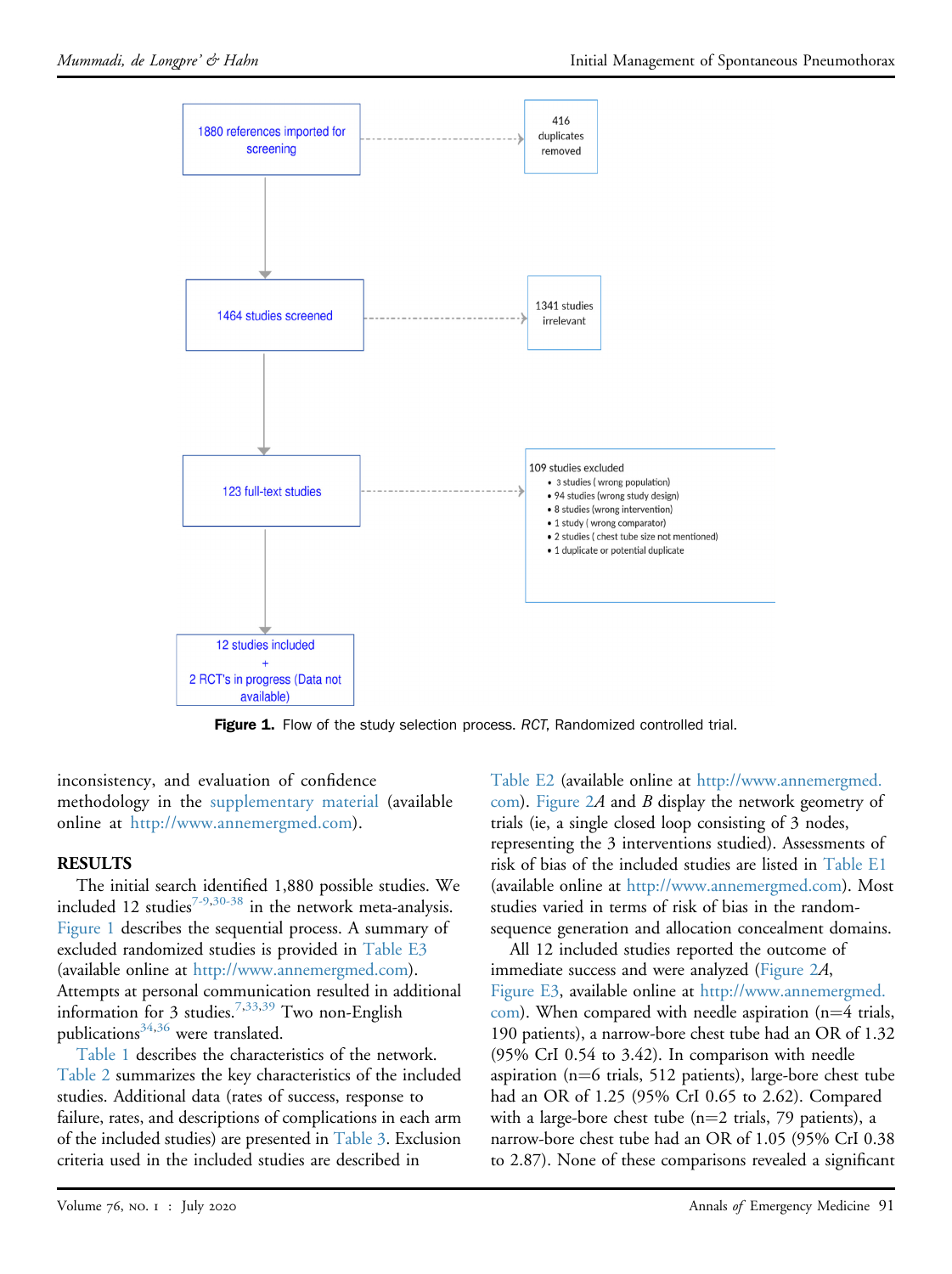Table 1. Characteristics of the network.

| <b>Attribute</b>                             | N(%)     |
|----------------------------------------------|----------|
| Patients, n                                  | 781      |
| Men                                          | 661 (85) |
| Primary spontaneous pneumothorax             | 660 (85) |
| Smoking (current or history)*                | 369 (57) |
| Right-sided pneumothorax*                    | 403 (56) |
| Intervention                                 |          |
| Needle aspiration                            | 346 (44) |
| Narrow-bore chest tube with Heimlich/suction | 137 (18) |
| Large-bore chest tube                        | 298 (38) |

<span id="page-4-0"></span>Data are expressed as No. (%) unless otherwise specified.

<span id="page-4-1"></span> $^*$ Missing data on smoking prevalence (Ma et al,  $^{34}$  $^{34}$  $^{34}$  Oh et al,  $^{36}$  $^{36}$  $^{36}$  and Roggla et al $^{38})$  and laterality of pneumothorax (Andrivet et al<sup>[8](#page-13-7)</sup>). These studies were excluded from the prevalence calculation of these characteristics.

difference in point estimates (ie, 95% CrI included the value of 1) [\(Figure 3](#page-10-1)A).

When treatments were ranked, a narrow-bore chest tube had the highest likelihood of being top ranked for immediate success (SUCRA $=64.0\%$ ), followed by a largebore chest tube (SUCRA=60.7%) and needle aspiration  $(SUCRA=25.2%)$  [\(Figure 4](#page-11-0), Figure E4, available online at <http://www.annemergmed.com>).

Visualization of the inconsistency plot (Figure E6, available online at <http://www.annemergmed.com>) did not reveal points in the bottom right of the plot, indicating the absence of potential inconsistency. Confidence in point estimates for large- versus narrowbore chest tube and needle aspiration versus narrow-bore tube comparisons was high and downgraded to moderate for large-bore chest tube versus needle aspiration comparisons (because of major concerns about withinstudy bias) (Table E4, available online at [http://www.](http://www.annemergmed.com) [annemergmed.com](http://www.annemergmed.com)). We rated overall confidence in our ranking as high.

Ten studies[7](#page-13-6)[,9,](#page-13-8)[30-33,](#page-13-27)[35-38](#page-13-31) reported complications and were analyzed accordingly ([Figure 2](#page-10-0)B, Figure E3, available online at [http://www.annemergmed.com\)](http://www.annemergmed.com). Compared with narrow-bore chest tube ( $n=3$  trials, 144 patients), needle aspiration had an OR of 0.29 (95% CrI 0.05 to 1.82). Compared with a large-bore chest tube  $(n=5 \text{ trials}, 450 \text{ miles})$ patients), needle aspiration had an OR of 0.10 (95% CrI 0.03 to 0.40). Compared with a large-bore chest tube  $(n=2)$ trials, 79 patients), a narrow-bore chest tube had an OR of 0.35 (95% CrI 0.07 to 1.67). Our analyses suggested the odds of complications were 90% less in the needle aspiration group compared with the large-bore chest tube group [\(Figure 3](#page-10-1)B). There were no significant differences in point estimates of needle aspiration versus narrow-bore

chest tube and narrow- versus large-bore chest tube comparisons ([Figure 3](#page-10-1)B).

When treatments were ranked, needle aspiration had the highest likelihood of being top ranked in terms of safety (SUCRA=95.8%), followed by narrow-bore chest tube  $(SUCRA=49.7%)$  and large-bore chest tube  $(SUCRA=4.4%)$  [\(Figure 4](#page-11-0), Figure E5, available online at [http://www.annemergmed.com\)](http://www.annemergmed.com).

Visualization of the inconsistency plot (Figure E7, available online at <http://www.annemergmed.com>) did not reveal points in the bottom right of the plot, indicating the absence of potential inconsistency. Confidence in point estimates for large- versus narrow-bore chest tube and needle aspiration versus narrow-bore chest tube comparisons was high (Table E5, available online at [http://](http://www.annemergmed.com) [www.annemergmed.com](http://www.annemergmed.com)). For the large-bore chest tube versus needle aspiration comparison, we downgraded confidence to low (concerns in regard to within-study bias and heterogeneity) (Table E5, available online at [http://](http://www.annemergmed.com) [www.annemergmed.com](http://www.annemergmed.com)). We rated our overall confidence in the ranking of safety as moderate.

The 12 included studies reported the measures of the central tendency of the outcome (length of stay). Because of the nonnormal distribution of this outcome, there was wide variation in reporting of the measures of the central tendency and dispersion. Studies variably reported the central tendency and its dispersion as median (interquartile range),<sup>7[,9,](#page-13-8)[32](#page-13-32)</sup> mean $\pm$ SD,<sup>8[,30,](#page-13-27)[35,](#page-13-31)[37](#page-13-33)[,38](#page-14-1)</sup> mean only,<sup>[34](#page-13-29)</sup> or mean±standard error,<sup>[31](#page-13-34)</sup> or in an unclear fashion.<sup>[33](#page-13-28)[,36](#page-13-30)</sup> Two studies required having hospitalization before or after successful minimally invasive interventions.<sup>[8,](#page-13-7)[32](#page-13-32)</sup> Because of these significant limitations, we did not pursue further analyses of length of stay.

## LIMITATIONS

One limitation of our analytic model is that it did not include watchful waiting because no randomized studies were reported that used this strategy (one study is currently in progress).[40](#page-14-2) Additionally, analyses of efficiency were not possible owing to wide variation in reporting of length of stay. Authors used various definitions of immediate success, leading to risk of heterogeneity in describing outcomes. For example, patient-centered outcomes, such as the ability to be discharged from the ED or hospital, were used as an additional definition of success by some authors. We do not consider this a significant limitation to the analyses because patient-centered nonradiologic outcomes are increasingly used to define success<sup>[41](#page-14-3),[42](#page-14-4)</sup> in pleural disease research. Additional limitations included a relatively small sample of patients who underwent narrow-bore chest tube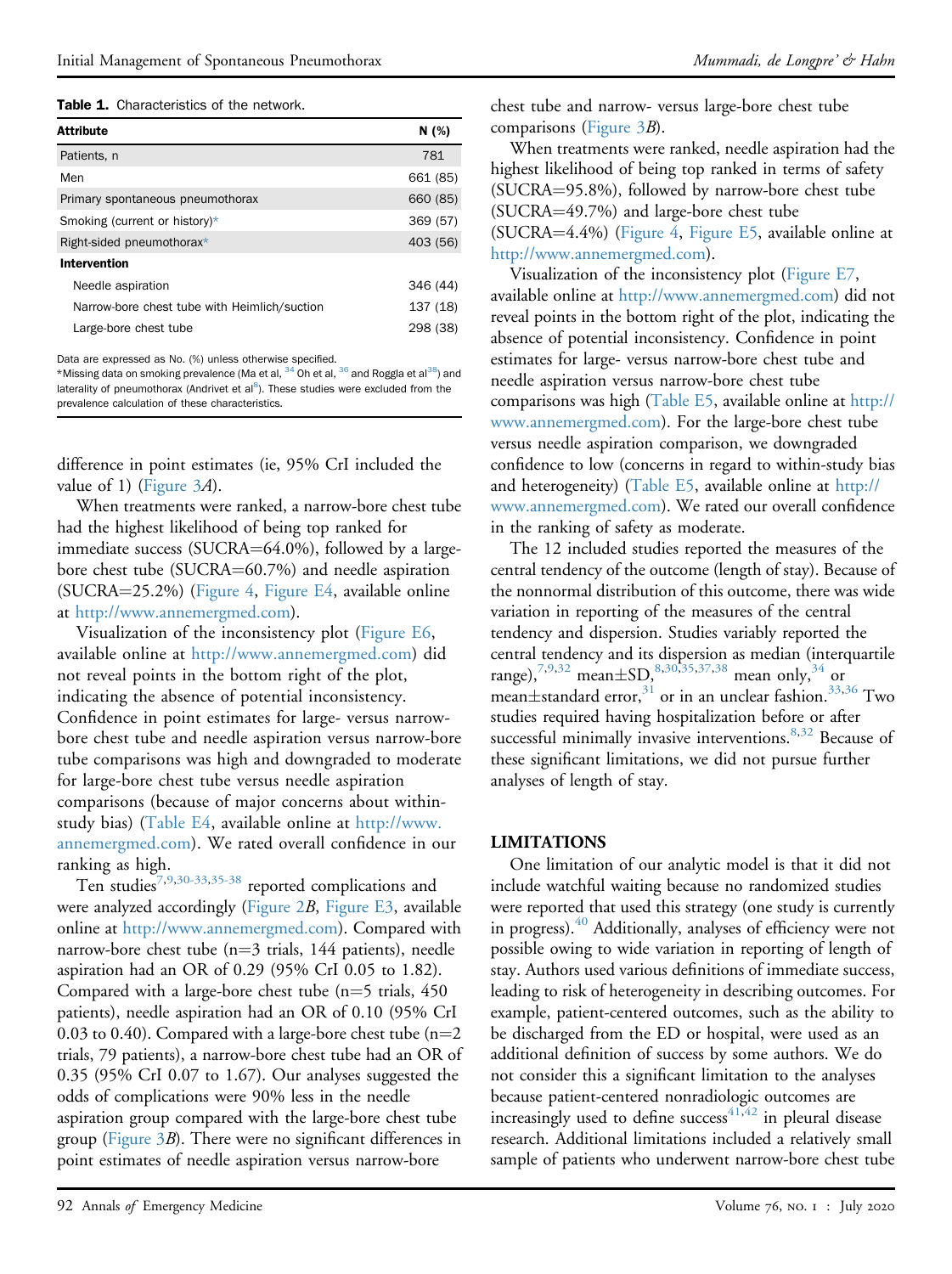#### **Table 2.** Characteristics of included studies.

<span id="page-5-0"></span>

| <b>Study, Year</b>                                                                                                                                                                                                          | <b>Population</b>                                                                                                                                                                                                                           | <b>Intervention</b>                                                                                                                                 | <b>Comparison</b>                                                                                                                    | <b>Primary</b><br><b>Outcome</b>                                                      | <b>Secondary Outcomes</b>                                                                                                                     | <b>Follow-up Duration</b>                                                                                                     |
|-----------------------------------------------------------------------------------------------------------------------------------------------------------------------------------------------------------------------------|---------------------------------------------------------------------------------------------------------------------------------------------------------------------------------------------------------------------------------------------|-----------------------------------------------------------------------------------------------------------------------------------------------------|--------------------------------------------------------------------------------------------------------------------------------------|---------------------------------------------------------------------------------------|-----------------------------------------------------------------------------------------------------------------------------------------------|-------------------------------------------------------------------------------------------------------------------------------|
| Kim, 2019<br>$PSP > 25\%$ size presenting to a<br>Korean University hospital.<br>PSP patients accounted for<br>100% ( $n=40/40$ ) of the study<br>sample.<br>declared.<br>Ramouz, 2018<br>Symptomatic PSP $(\geq 18$ y) who |                                                                                                                                                                                                                                             | 16-G* needle aspiration ( $n=21$ )<br>followed by at least 12 h<br>inpatient observation. 2<br>attempts before failure                              | 12-F chest tube insertion<br>$(n=19)$ and connection to an<br>underwater seal. Admitted for<br>observation.                          | Immediate<br>success rate                                                             | 1-mo recurrence rate<br>1-y recurrence rate<br>Length of stay                                                                                 | <b>Hospitalization followed</b><br>by 1-mo and $1-y$<br>follow-up                                                             |
|                                                                                                                                                                                                                             | presented to 2 Iranian<br>university hospitals. PSP<br>patients accounted for 100%<br>$(n=70/70)$ of the sample.                                                                                                                            | 16-G* aspiration (n=35)<br>followed by 6-h observation. 2<br>attempts before failure<br>declared.                                                   | 16-F/20-F chest tube insertion<br>$(n=35)$ and inpatient<br>observation                                                              | Immediate<br>success rate                                                             | Pain intensity<br>Length of stay<br>1-y recurrence rate<br>Complications                                                                      | Hospitalization followed<br>by 1-y follow-up                                                                                  |
| Thelle, 2017                                                                                                                                                                                                                | Symptomatic (OR) > 20% size<br>SSP (OR) $>30\%$ size PSP<br>patients presenting to 3<br>Norwegian teaching hospitals.<br>PSP patients accounted for<br>62% ( $n=79/127$ ) of the study<br>sample.                                           | 16-G* needle aspiration ( $n=64$ )<br>and inpatient observation. 2<br>attempts before failure<br>declared.                                          | Large-bore chest tube insertion<br>$(n=63)^{T}$ and inpatient<br>observation (14-20 F were<br>the most common sizes)                 | Duration of<br>hospital stay                                                          | Rates of immediate<br>success, 1-wk<br>success, and<br>complications                                                                          | Hospitalization and<br>short-term outpatient<br>follow-up $(7-10$ days)<br>postdischarge                                      |
| Korczyński, 2015                                                                                                                                                                                                            | First/second episode of PSP or<br>SSP with symptoms and an<br>intrapleural distance of 2 cm<br>on chest radiograph<br>presenting to a Polish<br>teaching hospital. PSP<br>patients accounted for 69%<br>$(n=34/49)$ of the study<br>sample. | and if needed a Heimlich<br>valve was inserted. Inpatient<br>observation ensued.                                                                    | 8-F chest tube drainage $(n=22)$ 20- to 24-F chest tube drainage<br>$(n=27)$ and admitted to the<br>hospital for observation         | Rate of success.<br>duration of<br>chest tube<br>drainage, and<br>need for<br>surgery | Length of stay, procedure Hospitalization. No<br>safety, and rate of<br>success of second-line<br>treatment for initial<br>treatment failures | outpatient follow-up<br>mentioned.                                                                                            |
| Parlak, 2012                                                                                                                                                                                                                | First episode of PSP/TP<br>evaluated in the ED (OR)<br>Asymptomatic ≥20% size in<br>patients aged 18-85 y<br>presenting to a Dutch<br>hospital. PSP patients<br>accounted for 61% (n=34/<br>56) of the study sample.                        | 3.9-F (1.3-mm) needle<br>aspiration ( $n=25$ ) and<br>inpatient observation for 24<br>h. No further attempts if initial<br>aspiration unsuccessful. | $8-F^{\dagger}$ chest tube insertion (n=31) Duration of<br>with connection to a drainage<br>system. Inpatient observation<br>ensued. | hospital stay                                                                         | Rates of immediate<br>success                                                                                                                 | Hospitalization followed<br>by short-term<br>outpatient follow-up<br>(7 days). Long-term<br>follow-up 1 y after<br>discharge. |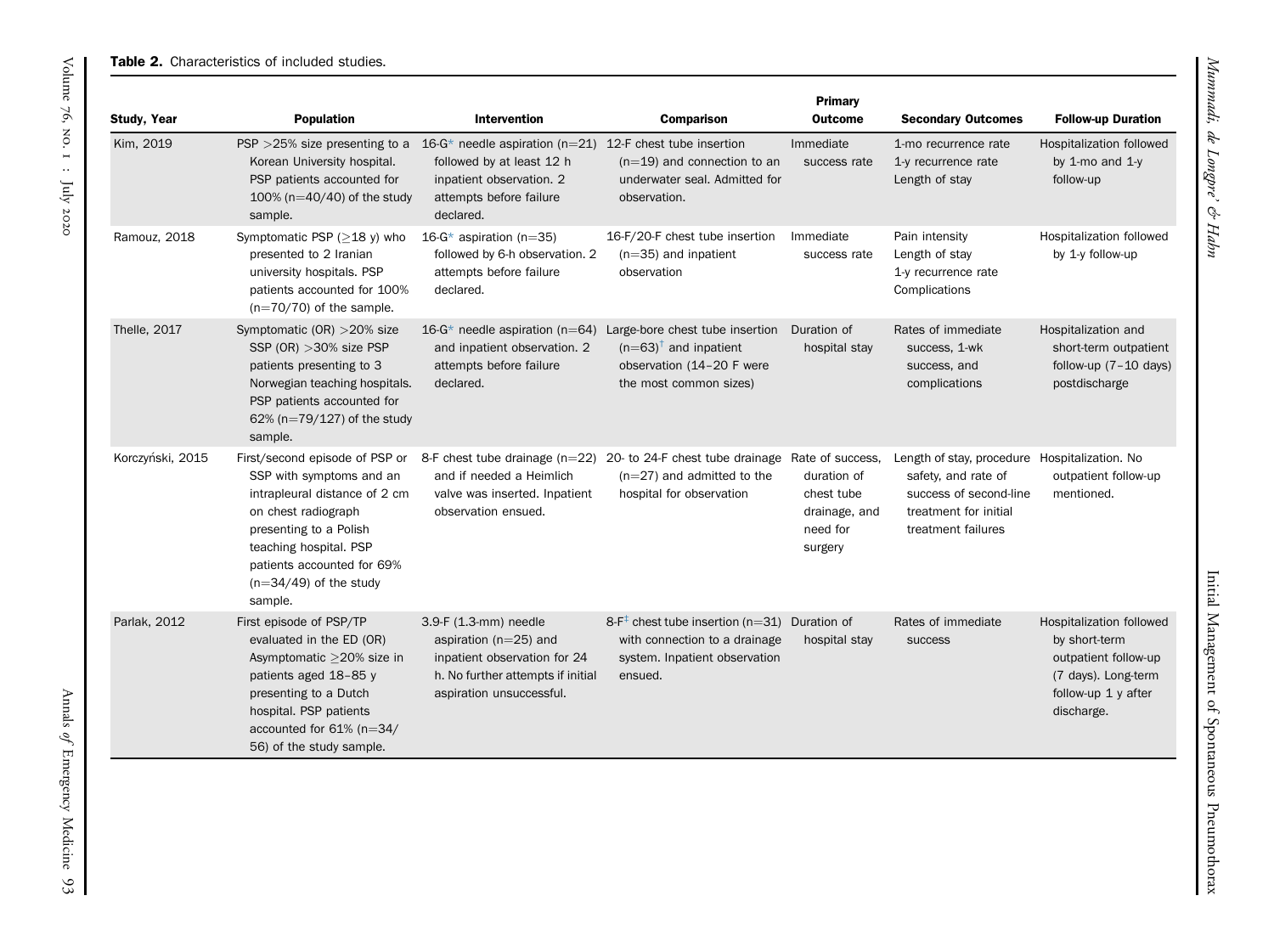#### Table 2. Continued.

| Study, Year  | <b>Population</b>                                                                                                                                                                                                                        | <b>Intervention</b>                                                                                                                                                                  | <b>Comparison</b>                                                                                                                                                                                                                 | Primary<br><b>Outcome</b>                                  | <b>Secondary Outcomes</b>                                                                                | <b>Follow-up Duration</b>                                                                                 |
|--------------|------------------------------------------------------------------------------------------------------------------------------------------------------------------------------------------------------------------------------------------|--------------------------------------------------------------------------------------------------------------------------------------------------------------------------------------|-----------------------------------------------------------------------------------------------------------------------------------------------------------------------------------------------------------------------------------|------------------------------------------------------------|----------------------------------------------------------------------------------------------------------|-----------------------------------------------------------------------------------------------------------|
| Ho, 2011     | PSP patients (size >3 cm from<br>the apex) presenting to an<br>acute tertiary care hospital in<br>Singapore serving as a<br>national referral center. PSP<br>patients accounted for 100%<br>$(n=48/48)$ of the study<br>sample.          | 16-G needle aspiration ( $n=23$ )<br>and if successful at 6-h time<br>frame, patient was<br>discharged for outpatient<br>follow-up. $1-2$ attempts<br>before failure declared.       | 12-F chest tube with Heimlich<br>valve drainage $(n=25)$ and if<br>successful at 6-h time frame,<br>patient was discharged for<br>outpatient follow-up.                                                                           | Rates of failure<br>and inpatient<br>admission             | Rates of complications<br>and full recovery,<br>length of stay, and<br>satisfaction scores               | Hospitalization and 3<br>days' follow-up after<br>discharge from the ED                                   |
| Ma, 2007     | First-episode PSP or SSP<br>patients presenting to a<br>Chinese teaching hospital.<br>PSP patients accounted for<br>80% of the study sample<br>$(n=37/46)$ .                                                                             | Needle aspiration ( $n=23$ ) and<br>admitted to the hospital. 5<br>attempts permitted until<br>failure declared.                                                                     | 6.3-F chest tube inserted<br>$(n=23)$ and initial aspiration<br>followed by aspiration every<br>12 h until no more air could<br>be aspirated. Continuous<br>drainage during aspiration<br>intervals. Admitted to the<br>hospital. |                                                            | Rates of success Length of stay and costs Hospitalization and then                                       | at 1 wk                                                                                                   |
| Ayed, 2006   | Symptomatic (OR) > 20% size<br>PSP patients with their first<br>presentation to a tertiary care<br>chest hospital in Kuwait. PSP<br>patients accounted for 100%<br>$(n=137/137)$ of the study<br>sample.                                 | 16- $G^*$ needle aspiration (n=65)<br>until the cessation of air leak<br>and, if successful, patient was<br>discharged. 2-needle<br>aspirations before failure<br>declared.          | 20-F chest tube inserted $(n=72)$ Rate of<br>for 24 h and further<br>evaluation in the hospital                                                                                                                                   | immediate<br>success                                       | Rates of 1-wk success.<br>hospitalization,<br>complications, inability<br>to work, and length of<br>stay | 1 wk and 3, 6, 12, and<br>24 mo postdischarge.<br>Earlier if indicated.                                   |
| Oh, 2003     | First-episode PSP patients with<br>25%-80% pneumothorax size<br>and unstable vital signs who<br>sought care in the ED of a<br>South Korean teaching<br>hospital. PSP patients<br>accounted for 100% of the<br>study sample $(n=57/57)$ . | and admitted to the hospital.<br>2 attempts before failure<br>declared.                                                                                                              | 18-G <sup>§</sup> needle aspiration (n=30) 28-F chest tube inserted (n=27) Rate of success<br>and admitted to the hospital                                                                                                        |                                                            | Length of stay, rates of 3-<br>mo recurrence, urgent<br>readmission, and<br>complications                | Hospitalization and then<br>at 1 wk and 1 and 3<br>mo postdischarge.<br>Earlier when<br>symptoms emerged. |
| Noppen, 2002 | First-episode symptomatic (OR)<br>>20% size PSP patients<br>presenting to a tertiary care<br>teaching hospital and 4<br>regional hospitals in Belgium.<br>PSP patients accounted for<br>100% ( $n=60/60$ ) of the study<br>sample.       | $16-G^*$ needle aspiration (n=27) 16-F/20-F chest tube inserted<br>and, if successful, patient was<br>discharged for outpatient<br>follow-up. 2 attempts before<br>failure declared. | $(n=33)$ and further evaluation<br>in the hospital                                                                                                                                                                                | Rates of<br>immediate, 1-<br>wk, and 1-y<br><b>SUCCESS</b> | Rates of hospitalization,<br>length of stay, and<br>safety                                               | Hospitalization and at<br>48 h, 1 wk, and 2, 6,<br>and 12 mo<br>postdischarge. Earlier<br>when indicated. |

Mummadi, de Longpre

' & Hahn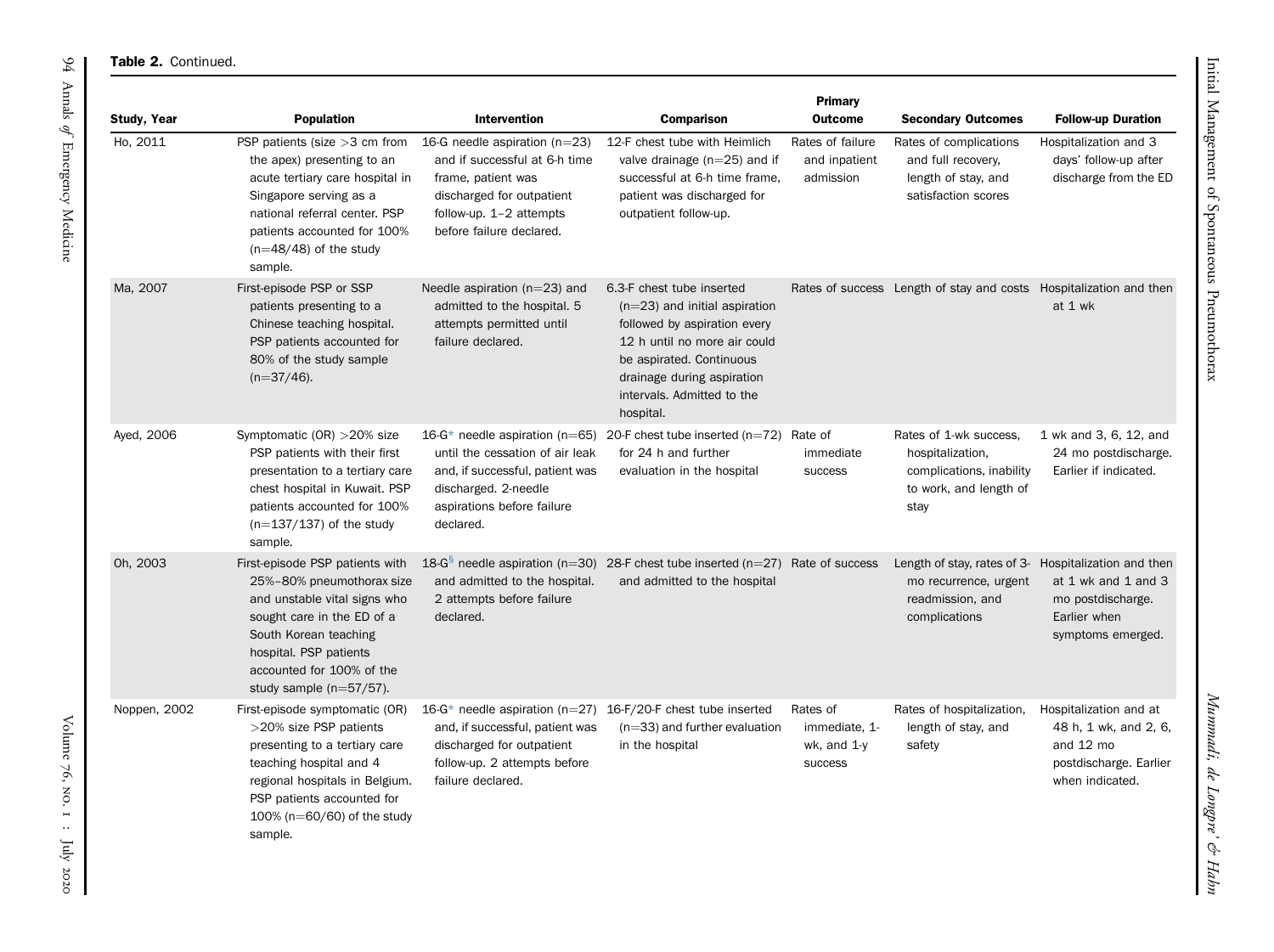| IT URSCHUD MOUNT                  |
|-----------------------------------|
| $(n=13)$ and connected to an      |
| underwater seal. All patients     |
| hospitalized.                     |
| Removed if lung stayed            |
| expanded for 24 h.                |
|                                   |
| 20-F chest tube inserted $(n=28)$ |

and further evaluation in the

| 14-F chest tube insertion     | Rates of success |
|-------------------------------|------------------|
| $(n=13)$ and connected to an  | at immediate     |
| underwater seal. All patients | postinsertion    |
| hospitalized.                 | and $24$ - and   |
| Removed if lung stayed        | 48-h             |
| expanded for 24 h.            | postinsertion    |
|                               | periods          |
|                               |                  |

| 48-h<br>postinsertion<br>periods | hospitalization                                             |                                               |
|----------------------------------|-------------------------------------------------------------|-----------------------------------------------|
| and 3-mo<br>recurrence<br>rate   | Rates of success Length of stay, pain and<br>dyspnea scores | Hospitalization and in<br>the clinic and by m |

Duration of drainage, No. Hospitalization

<span id="page-7-3"></span><span id="page-7-2"></span><span id="page-7-1"></span><span id="page-7-0"></span>the clinic and by mail

Mummadi, de Longpre

Mummadi,

' & Hahn

of outpatient management events, and duration of

PSP, Primary spontaneous pneumothorax; SSP, secondary spontaneous pneumothorax; TP, traumatic pneumothorax.

13-F chest tube insertion $(n=17)$  followed by immediate chest radiograph. Offered outpatient management if

lung expanded.

 $16 - G^*/18 - G^8$  $16 - G^*/18 - G^8$  $16 - G^*/18 - G^8$  needle aspiration  $(n=33)$  immediately for patients with symptoms and signs of poor tolerance and after 3 days in patients with good tolerance. 2 attempts before failure declared.

Definitions of success are as follows:

Roggla, 1996 Symptomatic patients

Andrivet, 1995 Adults with the first episode or

sample.

first recurrence of

spontaneous pneumothorax presenting to 4 teaching hospitals in France. PSP patients accounted for 87%  $(n=53/61)$  of the study

presenting to the ED of <sup>a</sup> university hospital in Vienna, Austria. PSP patients accounted for  $36\%$  (n= $11/$ 30) of the study sample.

• Kim, 2019: Residual pneumothorax less than or equal to 25% on chest radiograph obtained immediately after needle aspiration and no signs of worsening on a follow-up on chest radiograph 12 hours later. Two attempts allowed in accordance with study protocol. Complete expansion on chest radiograph, absence of air leak, and removal of chest tube within 5 days of chest tube insertion.

hospital

- Ramouz, 2018: Resolution of symptoms and pneumothorax (<20%) on a follow-up 6-h chest radiograph obtained after needle aspiration. Absent air leak with symptom resolution or residual pneumothorax less than 10% within 24 hours of insertion of chest tube.
- Thelle, 2017: Resolution of symptoms and complete/near-complete re-expansion (<20% residual pneumothorax) of the lung immediately and at 6 hours postaspiration (maximum of 2 needle aspirations) in needle aspiration group. Complete/near complete re-expansion of the lung (<10% residual pneumothorax), absence of air leak, and chest tube removal within 3 days in the chest tube group.
- Korczyński, 2015: Complete/near complete re-expansion of the lung and absent air leak within 5 days in the narrow-bore chest tube group. Complete/near complete re-expansion of the lung and absent air leak within 7 days in the chest tube group.
- $\bullet$  Parlak, 2012: Complete expansion after the first attempt with discharge after 24 hours in the needle aspiration group. Complete expansion of the lung, absent air leak, chest tube removal, and ability to discharge the within 72 hours.
- Ho, 2011: Complete/near complete re-expansion of the lung (up to 10% residual pneumothorax) demonstrated immediately and at 6 hours after needle aspiration. Complete/near complete re-expansion of the lung (up to 10% residual pneumothorax) or no worsening of the pneumothorax on <sup>a</sup> chest radiograph performed immediately and at 6 hours after 12-F chest tube and Heimlich valve insertion.
- Ma, 2007: Complete/near complete re-expansion of the lung (<30% residual pneumothorax) or inability to aspirate air through the chest tube 24 hours after the last aspiration through the chest tube. Complete/near complete re-expansion of lung (<30% residual pneumothorax) on the chest radiograph 24 hours after the last needle aspiration.
- Ayed, 2006: Complete/near complete re-expansion of the lung in the needle aspiration group. Complete re-expansion of the lung, an absence of air leak, and chest tube removal within 3 days in the chest tube group.
- $\bullet$  Oh, 2003: Able to discharge patients without any further procedures (chest tube insertion in the needle aspiration group; thoracotomy in the chest tube drainage group). Additional criteria of success in the chest tub required re-expansion of the lung within 72 hours and absent large volume air leak.
- $\bullet$  Noppen, 2002: Complete/near complete persistent lung re-expansion immediately after needle aspiration. Complete re-expansion, an absence of air leakage, and removal of the chest tube within 3 days of insertion in the chest tube group.
- Roggla, 1996: Complete or near-complete re-expansion of the lung immediately and at 24 and 48 hours postinsertion. For the purpose of this study, a 48-hour time was selected.
- $\bullet$  Andrivet, 1995: Complete or near-complete re-expansion of the lung (<20% residual pneumothorax) or absent recurrent pneumothorax within 24 hours of the last procedure in the needle aspiration group. Lack of persisten air leak after 10 days or absent short-term recurrence requiring a second chest tube in the chest tube group was used to define success in the chest tube group.

#### \*16 G Is equivalent to 5.5 F.

- $<sup>†</sup>$ In one case, a 12-F chest tube was used in accordance with a personal communication with the corresponding author.</sup>
- ‡<sup>A</sup> 2.7-mm chest tube (equivalent to <sup>8</sup> F) was used in the study in accordance with <sup>a</sup> personal communication with the study author.

#### §18 <sup>G</sup> Is equivalent to 3.8 F.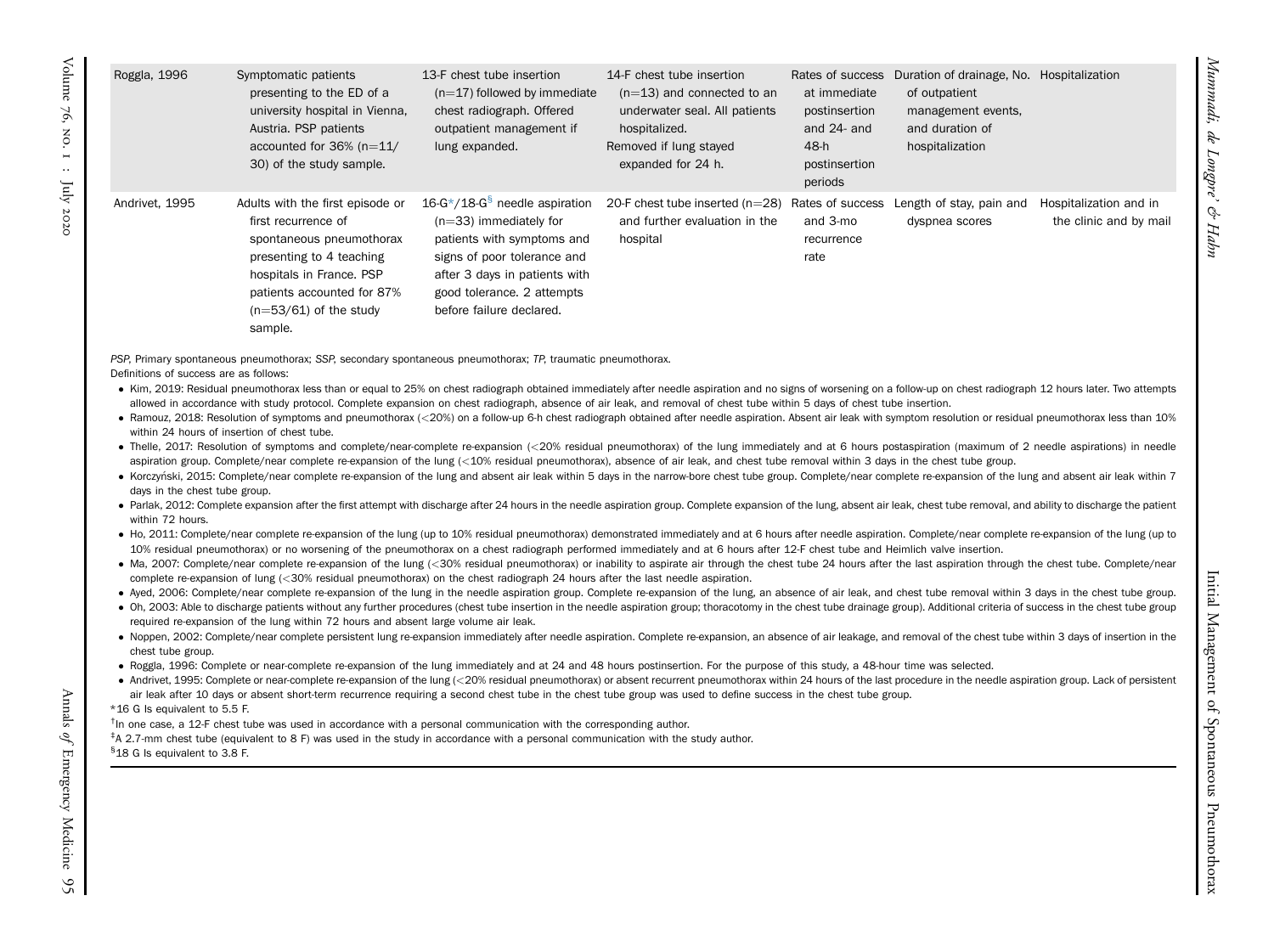### **Table 3.** Additional extracted data from included studies.

<span id="page-8-0"></span>

| Study Name/Year  | <b>Treatment</b>          | <b>Rates of</b><br>Success $(n/N)$ | <b>Response to Failure</b>                                                                                                               | <b>Complications</b><br>(n/N) | <b>Description of Complications</b><br>(n)                                                                                           |
|------------------|---------------------------|------------------------------------|------------------------------------------------------------------------------------------------------------------------------------------|-------------------------------|--------------------------------------------------------------------------------------------------------------------------------------|
| Kim, 2019        | Needle aspiration         | 17/21                              | Second attempt and, if failure, then large-<br>bore chest tube drainage                                                                  | 0/21                          |                                                                                                                                      |
| Kim, 2019        | Narrow-bore chest<br>tube | 12/19                              | PAL after 5 days resulted in surgery referral                                                                                            | 0/19                          |                                                                                                                                      |
| Ramouz, 2018     | Large-bore chest<br>tube  | 24/35                              | VATS chemical pleurodesis                                                                                                                | 6/35                          | Wound infection (1), bleeding<br>$(3)$ , SQ emphysema $(2)$                                                                          |
| Ramouz, 2018     | Needle aspiration         | 19/35                              | Second needle aspiration attempt, large-<br>bore chest tube drainage, VATS chemical<br>pleurodesis carried out in applicable<br>sequence | 1/35                          | Bleeding (1)                                                                                                                         |
| Thelle, 2017     | Large-bore chest<br>tube  | 20/63                              | Large-bore chest tube drainage for 7 days.<br>PAL after this period resulted in surgical<br>referral.                                    | 32/63                         | Wound infection (4), bleeding<br>$(2)$ , pneumonia $(1)$ ,<br>empyema $(1)$ , death $(1)$ ,<br>reinsertion (16), SQ<br>emphysema (7) |
| Thelle, 2017     | Needle aspiration         | 44/64                              | Second needle aspiration attempt followed<br>by large-bore chest tube drainage if<br>needed                                              | 0/64                          |                                                                                                                                      |
| Korczyński, 2015 | Large-bore chest<br>tube  | 22/27                              | PAL after 7 days resulted in surgical referral                                                                                           | 0/27                          |                                                                                                                                      |
| Korczyński, 2015 | Narrow-bore chest<br>tube | 14/22                              | Insertion of large-bore chest tube for days<br>$6 - 7$ and PAL $> 7$ days resulted in surgery<br>referral                                | 0/22                          |                                                                                                                                      |
| Parlak, 2012     | Narrow-bore chest<br>tube | 25/31                              | N/A                                                                                                                                      | 0/31                          |                                                                                                                                      |
| Parlak, 2012     | Needle aspiration         | 17/25                              | Narrow-bore chest tube drainage after<br>initial needle aspiration failure                                                               | 0/25                          |                                                                                                                                      |
| Ho, 2011         | Needle aspiration         | 11/23                              | Large-bore chest tube drainage                                                                                                           | 2/23                          | SQ emphysema (2)                                                                                                                     |
| Ho, 2011         | Narrow-bore chest<br>tube | 18/25                              | Large-bore chest tube drainage                                                                                                           | 1/25                          | Tension pneumothorax (1)                                                                                                             |
| Ma, 2007         | Needle aspiration         | 21/23                              | Referral to surgery                                                                                                                      | N/A                           |                                                                                                                                      |
| Ma, 2007         | Narrow-bore chest<br>tube | 23/23                              | Referral to surgery                                                                                                                      | N/A                           |                                                                                                                                      |
| Ayed, 2006       | Large-bore chest<br>tube  | 49/72                              | VATS if PAL $>7$ days                                                                                                                    | 5/72                          | Tube blockage (2), exit-site<br>infection (1), SQ emphysema<br>(2)                                                                   |
| Ayed, 2006       | Needle aspiration         | 40/65                              | Large-bore chest tube drainage after 2<br>unsuccessful needle aspiration attempts                                                        | 1/65                          | SQ emphysema (1)                                                                                                                     |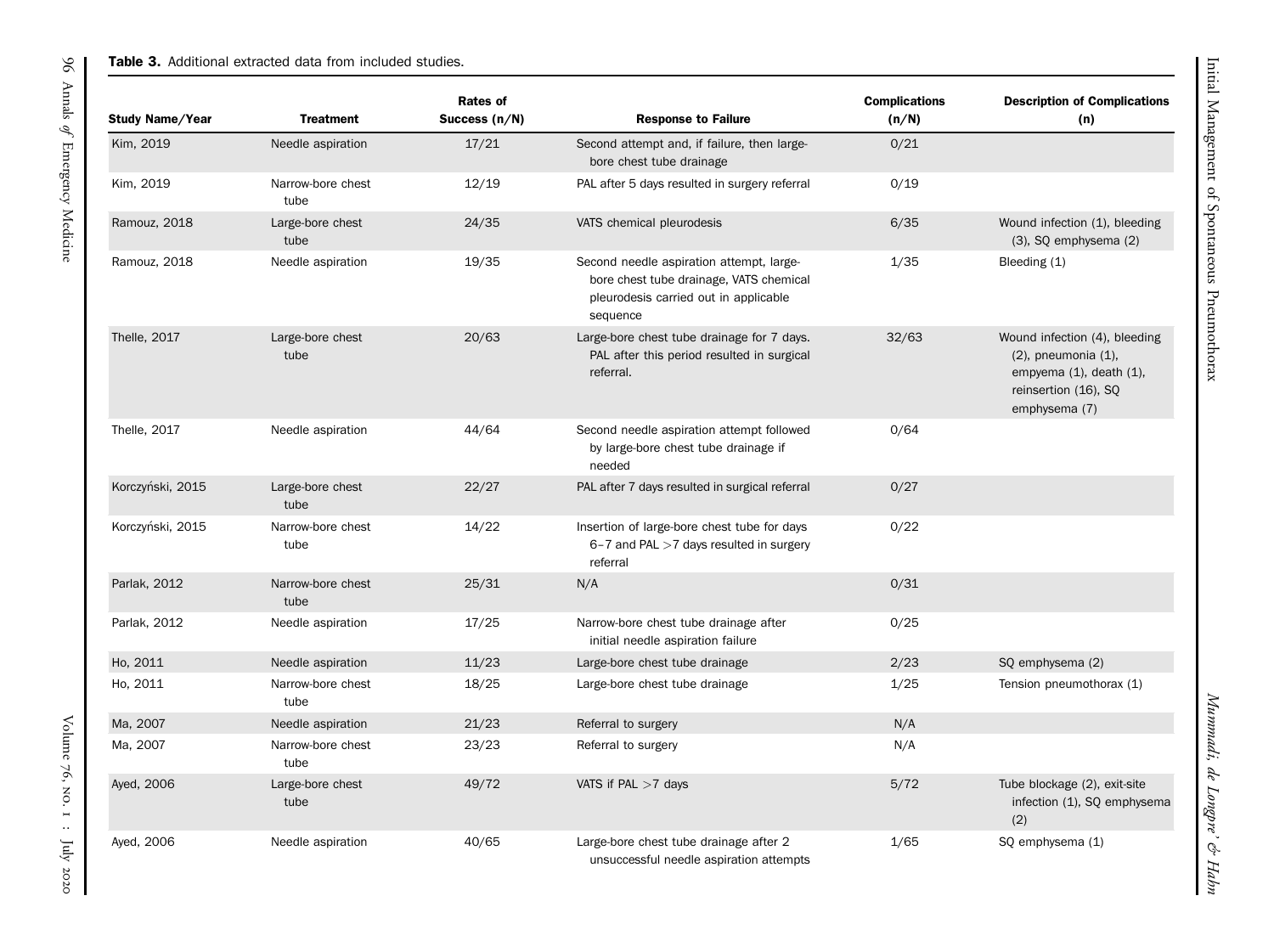| Oh, 2003          | Needle aspiration                                                         | 24/30                             | Large-bore chest tube drainage after 2<br>needle aspiration attempts    | 0/30                                                         |
|-------------------|---------------------------------------------------------------------------|-----------------------------------|-------------------------------------------------------------------------|--------------------------------------------------------------|
| Oh, 2003          | Large-bore chest<br>tube                                                  | 22/27                             | Thoracotomy after PAL $>72$ h                                           | 0/27                                                         |
| Noppen, 2002      | Needle aspiration                                                         | 16/27                             | Large-bore chest tube drainage $(n=9)$ ,<br>immediate pleurodesis (n=2) | 0/27                                                         |
| Noppen, 2002      | Large-bore chest<br>tube                                                  | 21/33                             | Thoracoscopy/thoracotomy for PAL >7<br>days                             | 0/33                                                         |
| Roggla, 1996      | Large-bore chest<br>tube                                                  | 11/13                             | $\frac{4}{2}$                                                           | SQ emphysema (3), need for<br>second reinsertion (1)<br>4/13 |
| Roggla, 1996      | Narrow-bore chest<br>tube                                                 | 15/17                             | $\frac{4}{2}$                                                           | SQ emphysema (3), need for<br>second reinsertion (3)<br>6/17 |
| Andrivet, 1995    | Needle aspiration                                                         | 22/33                             | Large-bore chest tube drainage                                          | $\frac{4}{\sqrt{2}}$                                         |
| Andrivet,<br>1995 | Large-bore chest<br>tube                                                  | 26/28                             | Thoracoscopy                                                            | $\sum_{i=1}^{n}$                                             |
|                   | PAL, Persistent air leak; VATS, video-assisted thoracoscopic surgery; SQ, | subcutaneous; N/A, not available. |                                                                         |                                                              |

insertion [\(Table 1\)](#page-4-0), high risk of bias in the domain of allocation concealment (Tables E1, E4, and E5, available online at <http://www.annemergmed.com>), and lack of data from gray literature, potentially introducing publication bias. $43$ 

## DISCUSSION

Our analysis found no signi ficant differences in estimates of immediate success when comparing narrow-bore chest tube ( <14 F), needle aspiration, and large-bore chest tube ( $\geq$ 14 F) strategies for initial management of symptomatic spontaneous pneumothorax. Needle aspiration was associated with signi ficantly lower odds of complications compared with a large-bore chest tube  $(\geq)14$  F). There were no significant differences in complications when needle aspiration was compared with a narrow-bore chest tube ( <14 F). Our analyses yielded an equivocal interpretation in regard to needle aspiration versus narrow-bore chest tube interventions. Although a narrow-bore chest tube had the highest likelihood (SUCRA of 64%) of being the most efficacious, needle aspiration had the highest likelihood (SUCRA of 95.8%) of being the safest. Our systematic review also confirmed the view of existing guidelines<sup>[5](#page-13-4)</sup> that largebore chest tubes offer no clear advantage over minimally invasive interventions.

This review adds to the scant existing comparisions $44$  of more than 2 intervention strategies for spontaneous pneumothorax. Previous systematic reviews were restricted to traditional pairwise analyses (ie, needle aspiration versus chest tube and narrow-versus large-bore chest tubes), <sup>45[,46](#page-14-8)</sup> lacked newer randomized controlled data,  $44,45,47,48$  $44,45,47,48$  $44,45,47,48$  $44,45,47,48$  $44,45,47,48$  lacked formal distinction between narrow- and large-bore definitions,  $47,48$  $47,48$  and did not include non-English publications.<sup>[48](#page-14-10)</sup> In a significant departure from earlier studies, we included the 14-F chest tube in the largebore category. Another distinction was our use of a Bayesian analytic approach, an increasingly preferred method for evaluating health outcomes.

Our results reveal valuable insights and raise crucial questions about initial management of symptomatic spontaneous pneumothorax. First, as evidenced by this review and earlier reports, there is widespread variation in immediate care strategies.<sup>[13](#page-13-35),[14](#page-13-36)</sup> Such variation can be explained in part by differing guidelines $49$  and definitions of key attributes (eg, pneumothorax size,<sup>[50](#page-14-12)</sup> chest tube size). However, it is possible that lack of research comparing the effectiveness of competing interventions (watchful waiting, [11](#page-13-10)[,51](#page-14-13)[,52](#page-14-14) needle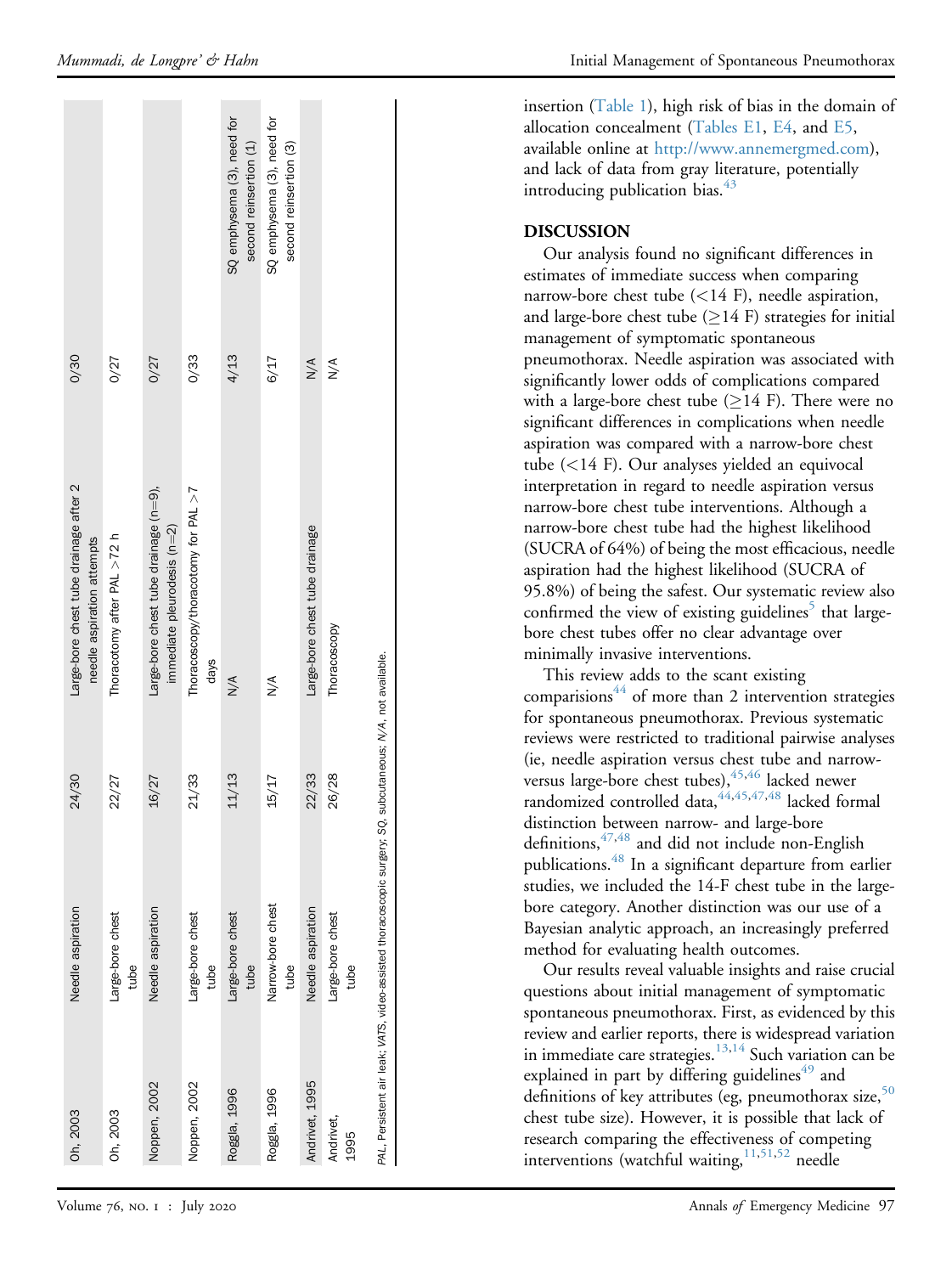<span id="page-10-0"></span>

<span id="page-10-1"></span>Figure 2. Network plots of intervention comparisons for the outcomes of immediate success and complications. Each circular node corresponds to an intervention, and the node size is proportional to the number of patients assigned to that intervention. Each line represents a direct comparison between interventions, and the thickness of the line is proportional to the number of randomized controlled trials providing data for the comparison.



Figure 3. A, Network forest plot showing pairwise estimates of mean ORs (diamonds) and their 95% CrIs (lines) for the outcome of immediate success. B, Network forest plot showing pairwise estimates of mean ORs (diamonds) and their 95% CrIs (lines) for the outcome of major complications.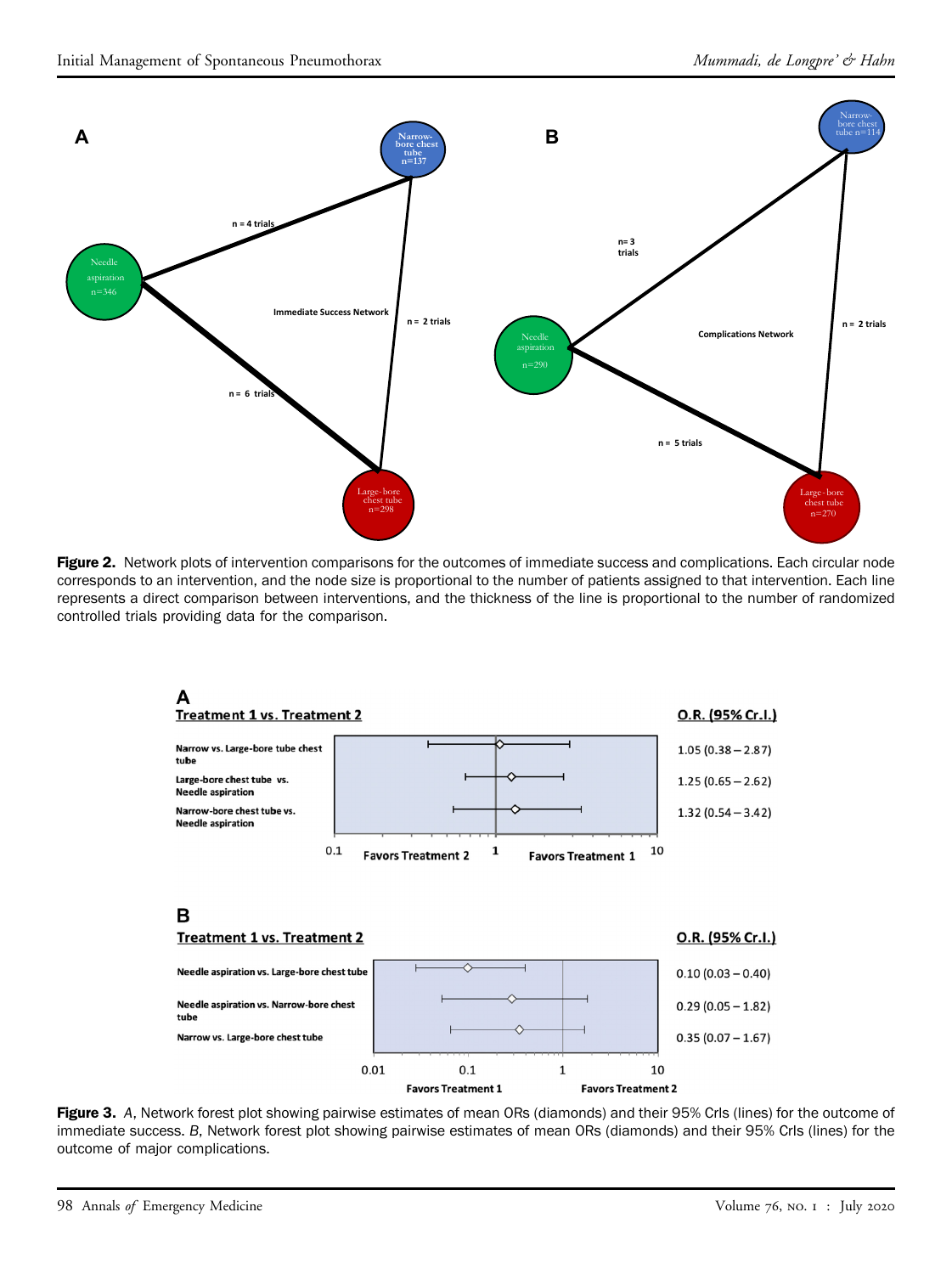<span id="page-11-0"></span>

Figure 4. Clustered ranking plot based on cluster analysis of SUCRA (percentage value) for immediate success (efficacy) and risk of complications (safety). A hypothetical ideal intervention (efficacious and safe) is visualized in the upper right corner.

aspiration, and narrow-bore chest tube with Heimlich valve) has contributed to this variation.

Our findings also raised questions about the need for routine intervention (including using minimally invasive interventions, such as needle aspiration) in cases with minimal symptomatic burden. Our network meta-analysis revealed no significant differences in estimates of immediate success between these interventions. It would be worthwhile to compare watchful waiting with needle aspiration and narrow-bore chest tube strategies. In 1966, Stradling and  $Poole<sup>51</sup>$  $Poole<sup>51</sup>$  $Poole<sup>51</sup>$  described successful management of spontaneous pneumothorax with watchful waiting. Rates of success were 83% in primary spontaneous pneumothorax  $(n=68/82)$  and 55% in secondary spontaneous pneumothorax (n=20/37) in a total of 119 cases.<sup>[51](#page-14-13)</sup> A recent case<sup>[52](#page-14-14)</sup> has been made for conservative management of large primary spontaneous pneumothorax, based on an Australian center's 15-year experience.<sup>[11](#page-13-10)</sup> Fortunately, a large multicenter randomized controlled trial $40$  is under way, examining the role of watchful waiting in cases with minimal symptomatic burden.

In our relative ranking, needle aspiration had the least likelihood of complications and was superior to a large-bore chest tube  $(\geq)14$  F) strategy. This supports the case for needle aspiration as a first-line strategy (including secondary spontaneous pneumothorax) when intervention is indicated (eg, increasing size, high symptom burden). However, needle aspiration requires significant postaspiration observation time. In 2 included studies, patients were observed for 6 to 12 hours before discharge.<sup>7[,31](#page-13-34)</sup> Given the emphasis on crowding<sup>53[,54](#page-14-16)</sup>

and care times in the ED, such observation periods are likely impractical and, in some settings, already not permitted.<sup>55</sup>

Furthermore, our findings emphasize the need to study the narrow-bore chest tube strategy in comparison with needle aspiration and watchful waiting. In our relative ranking, the narrow-bore chest tube strategy had the highest likelihood of immediate success (SUCRA 64%). This finding could have been influenced by the use of a composite definition of immediate success. The definition incorporated patient-centered and nonradiologic attributes, such as the ability to be discharged from the ED. Narrowbore chest tubes with Heimlich valves have the advantage of aiding ambulatory management<sup>56</sup> and avoid the prolonged observation time needed for needle aspiration,  $57,58$  $57,58$  especially in the setting of a well-defined clinical pathway<sup>[59](#page-14-21)</sup> for pleural disease management.

The risk of complications with narrow-bore chest tubes did not differ significantly from that of large-bore chest tubes in our analysis. We propose 2 likely explanations. Of the 6 included randomized controlled trials<sup>[9,](#page-13-8)[30,](#page-13-27)[32-34](#page-13-32)[,38](#page-14-1)</sup> that studied narrow-bore chest tube interventions, only 2 discharged patients from the ED after confirming immediate success.<sup>[9](#page-13-8)[,38](#page-14-1)</sup> The rest of the trials routinely admitted patients, raising the risk of hospitalization-related complications. A second explanation is that current iterations of commercially available stand-alone Heimlich valves (used in 2 trials included in the analyses)<sup>[9](#page-13-8),[32](#page-13-32)</sup> have design issues,  $60$  which can lead to potentially life-threatening consequences.<sup>[60-62](#page-14-22)</sup> We recommend redesign of the stand-alone Heimlich valve before its role is studied.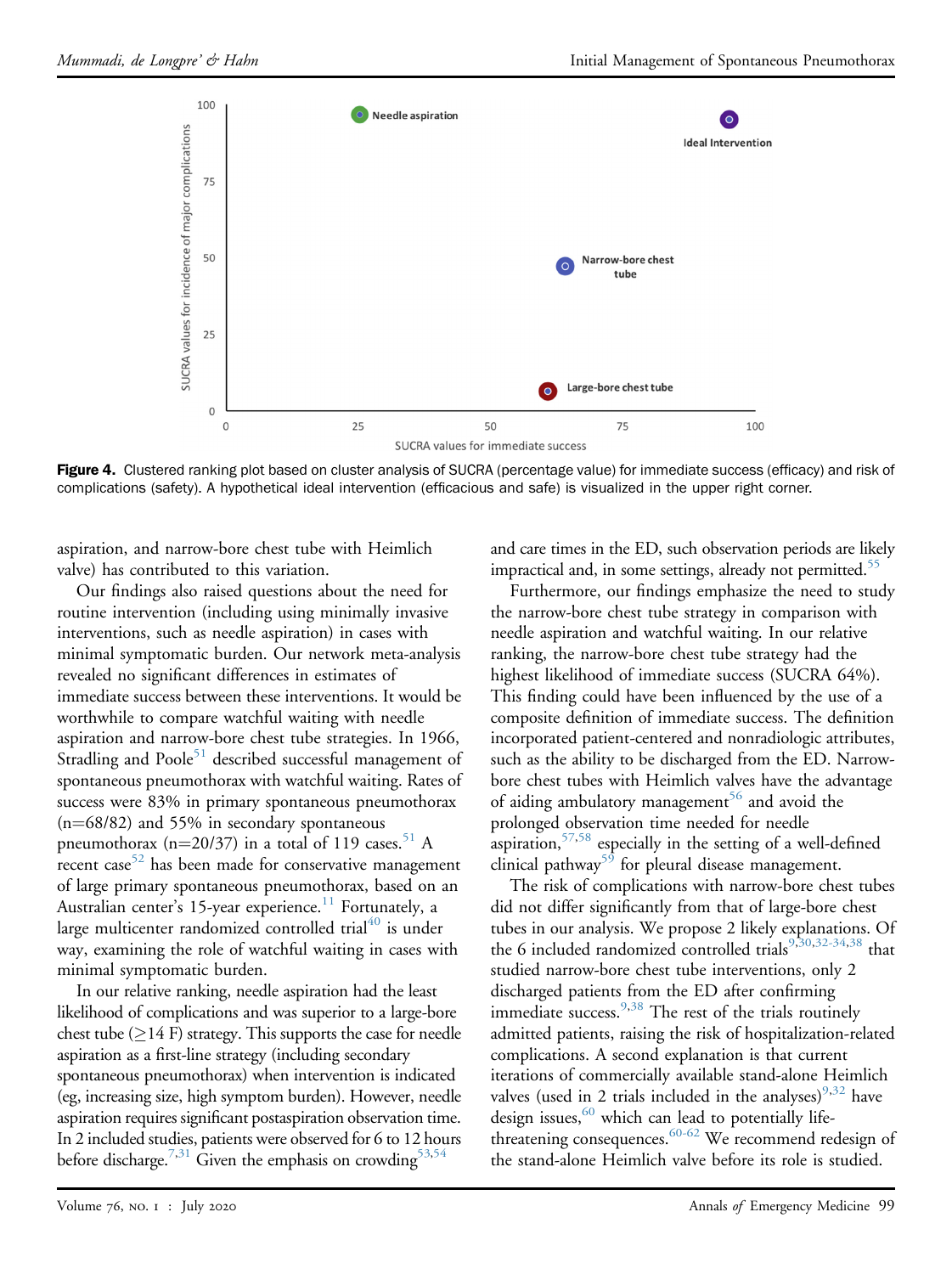Design iterations should incorporate mistake proofing to prevent errors in attaching the valve to the chest tube, a significant source of error. $63$  With a redesign, there is potential for narrow-bore chest tubes to move into the upper right corner (improved safety while retaining efficacy) shown in [Figure 4.](#page-11-0) Two such devices with integrated Heimlich valve design $56,64$  $56,64$  are now available, and favorable economic and safety outcomes have been described with one device<sup>[65](#page-14-25)</sup> in nonrandomized settings. A randomized controlled trial comparing a narrow-bore chest tube (integrated Heimlich valve) with needle aspiration is under way in the United Kingdom.<sup>[64](#page-14-24)</sup>

In this network, 85% of the patients had primary spontaneous pneumothorax, suggesting additional studies are needed for secondary spontaneous pneumothorax. Although needle aspiration is not a traditional first-line intervention in secondary spontaneous pneumothorax, a  $2017$  study demonstrated in a randomized fashion that needle aspiration results in a shorter length of stay and higher efficacy in secondary spontaneous pneumothorax compared with a large-bore chest tube. In 2019, Khan et al<sup>[58](#page-14-20)</sup> described their nonrandomized experience of efficient and successful ambulatory management of secondary spontaneous pneumothorax (rates of success  $n=32/65$ ) with a narrow-bore chest tube with an integrated Heimlich valve.

The strengths of this analysis include a robust search strategy, well-defined population, inclusion of non-English publications, personal communication with study authors, and adherence to a priori inclusion and exclusion criteria, published in a well-known international register of systematic reviews.<sup>17</sup> A seminal randomized study (Harvey and Prescott<sup>39</sup>) comparing needle aspiration with largebore chest tube insertion was not included in our model because of absent outcomes for the large-bore chest tube group, as confirmed by our communication with the study author. We based our decision on our a priori published, rigorous inclusion/exclusion criteria.[17](#page-13-14) One may question the definition of large-bore chest tubes  $(≥14$  F, including 14-F pigtail catheters) and the inclusion of large-bore chest tubes in our analytic model. However, we based this definition on the British Thoracic Society criterion of less than 14 F for defining narrow-bore chest tubes.<sup>[5](#page-13-4)</sup> In our clinical experience, insertion of a commercially available 14-F chest tube (eg, Wayne pneumothorax catheter) is more invasive (ie, requiring a guidewire and a dilator) than inserting 8- to 11-F chest tubes. A 14-F (4.67-mm) chest tube's diameter is almost twice that of a commercially available 8-F (2.67-mm) narrow-bore chest tube, supporting our decision.

We believe the inclusion of a large-bore chest tube  $(214)$ F) in our model is clinically relevant because it mirrors actual practice, in which it is common to use a 14-F pigtail catheter for symptomatic management. Definitive elective interventions for recurrent disease, such as video-assisted thoracoscopic surgery and chemical pleurodesis, were excluded because they are inherently different (ie, unlikely to be first-line interventions even in recurrent symptomatic spontaneous pneumothorax presenting to the ED). This exclusion contributes to maintaining the assumption of "transitivity" in our analyses, a crucial prerequisite<sup>[20](#page-13-17)</sup> in network meta-analyses.

In summary, our systematic review and network metaanalyses of published randomized controlled trials in symptomatic adult spontaneous pneumothorax shows that a narrow-bore chest tube  $(<14$  F) with or without a Heimlich valve has the highest likelihood of being top ranked for the outcome of immediate success, whereas needle aspiration has the highest likelihood of being top ranked for safety. It also confirmed that large-bore chest tubes (including 14-F chest tubes) offer no advantage over narrow-bore chest tubes  $(<14 \text{ F})$  or needle aspiration in the initial management of symptomatic spontaneous pneumothorax. It remains unclear whether narrow-bore chest tube insertion or needle aspiration is the best (most effective and safest) initial strategy. Future studies evaluating watchful waiting, needle aspiration, and narrowbore chest tube with a Heimlich valve with improved design (ie, integrated Heimlich valve) are needed.

Supervising editor: Allan B. Wolfson, MD. Specific detailed information about possible conflict of interest for individual editors is available at [https://www.annemergmed.com/editors.](https://www.annemergmed.com/editors)

Author affiliations: From the Respiratory Institute, Cleveland Clinic Foundation, Cleveland, OH (Mummadi); the Department of Hospital Medicine, Mercy Health, Muskegon, MI (de Longpre'); and the Department of Pulmonary Medicine, Metro Health–University of Michigan Health, Wyoming, MI (Hahn).

Author contributions: All authors were responsible for study concept and design and drafting the article. SRM and JD were responsible for acquisition of data, data analysis, interpretation of data, and statistical analysis, and had full access to all the data in the study and responsibility for the decision to submit for publication. SRM and PYH were responsible for critical revision of the article for valuable intellectual content and for study supervision. All authors read and approved the final version of the article. SRM takes responsibility for the paper as a whole.

All authors attest to meeting the four [ICMJE.org](http://ICMJE.org) authorship criteria: (1) Substantial contributions to the conception or design of the work; or the acquisition, analysis, or interpretation of data for the work; AND (2) Drafting the work or revising it critically for important intellectual content; AND (3) Final approval of the version to be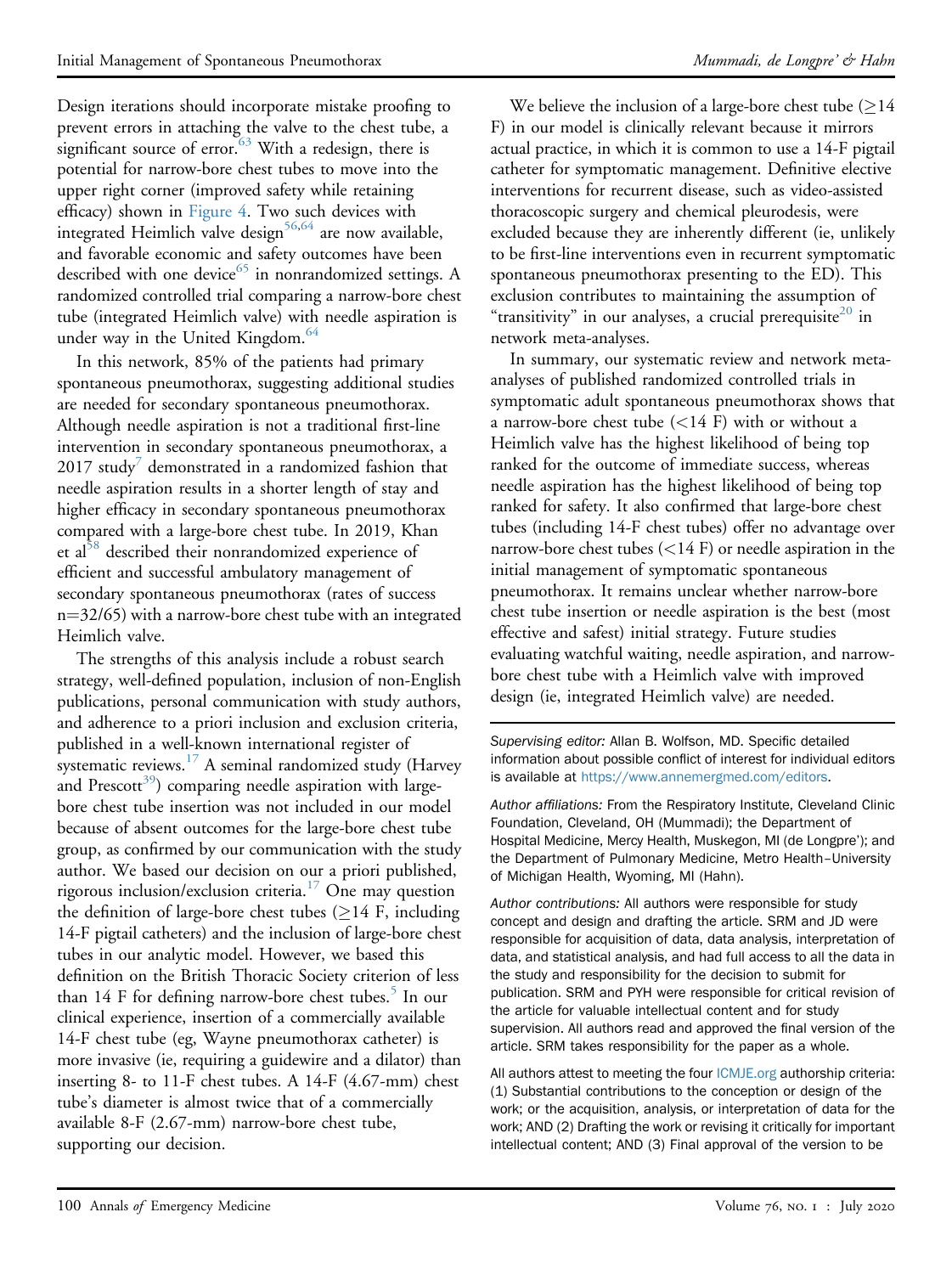published; AND (4) Agreement to be accountable for all aspects of the work in ensuring that questions related to the accuracy or integrity of any part of the work are appropriately investigated and resolved.

Funding and support: By Annals policy, all authors are required to disclose any and all commercial, financial, and other relationships in any way related to the subject of this article as per ICMJE conflict of interest guidelines (see [www.icmje.org\)](http://www.icmje.org). The authors have stated that no such relationships exist.

Publication dates: Received for publication September 1, 2019. Revisions received November 2, 2019, and December 8, 2019. Accepted for publication January 2, 2020.

PROSPERO registration number: CRD42017076856

#### **REFERENCES**

- <span id="page-13-0"></span>1. HCUPnet. Healthcare Cost and Utilization Project (HCUP) 2014. Rockville, MD: Agency for Healthcare Research & Quality; 2014. Available at: <http://hcupnet.ahrq.gov/>. Accessed February 22, 2017.
- <span id="page-13-1"></span>2. [Bintcliffe OJ, Hallifax RJ, Edey A, et al. Spontaneous pneumothorax:](http://refhub.elsevier.com/S0196-0644(20)30009-3/sref2) [time to rethink management?](http://refhub.elsevier.com/S0196-0644(20)30009-3/sref2) Lancet Respir Med. 2015;3:578-588.
- <span id="page-13-2"></span>3. [Cottin V, Streichenberger N, Gamondes JP, et al. Respiratory](http://refhub.elsevier.com/S0196-0644(20)30009-3/sref3) [bronchiolitis in smokers with spontaneous pneumothorax.](http://refhub.elsevier.com/S0196-0644(20)30009-3/sref3) Eur Respir J[. 1998;12:702-704](http://refhub.elsevier.com/S0196-0644(20)30009-3/sref3).
- <span id="page-13-3"></span>4. [Bintcliffe OJ, Edey AJ, Armstrong L, et al. Lung parenchymal](http://refhub.elsevier.com/S0196-0644(20)30009-3/sref4) [assessment in primary and secondary pneumothorax.](http://refhub.elsevier.com/S0196-0644(20)30009-3/sref4) Ann Am Thorac Soc[. 2016;13:350-355](http://refhub.elsevier.com/S0196-0644(20)30009-3/sref4).
- <span id="page-13-4"></span>5. [MacDuff A, Arnold A, Harvey J; Group BTSPDG. Management of](http://refhub.elsevier.com/S0196-0644(20)30009-3/sref5) [spontaneous pneumothorax: British Thoracic Society pleural disease](http://refhub.elsevier.com/S0196-0644(20)30009-3/sref5) guideline 2010. Thorax[. 2010;65\(Suppl 2\):ii18-ii31.](http://refhub.elsevier.com/S0196-0644(20)30009-3/sref5)
- <span id="page-13-5"></span>6. [De Leyn P, Lismonde M, Ninane V, et al. Guidelines on the](http://refhub.elsevier.com/S0196-0644(20)30009-3/sref6) [management of spontaneous pneumothorax.](http://refhub.elsevier.com/S0196-0644(20)30009-3/sref6) Acta Chir Belg. [2005;105:265-267.](http://refhub.elsevier.com/S0196-0644(20)30009-3/sref6)
- <span id="page-13-6"></span>7. [Thelle A, Gjerdevik M, SueChu M, et al. Randomised comparison of](http://refhub.elsevier.com/S0196-0644(20)30009-3/sref7) [needle aspiration and chest tube drainage in spontaneous](http://refhub.elsevier.com/S0196-0644(20)30009-3/sref7) pneumothorax. Eur Respir J[. 2017;49:1601296.](http://refhub.elsevier.com/S0196-0644(20)30009-3/sref7)
- <span id="page-13-7"></span>8. [Andrivet P, Djedaini K, Teboul JL, et al. Spontaneous pneumothorax.](http://refhub.elsevier.com/S0196-0644(20)30009-3/sref8) [Comparison of thoracic drainage vs immediate or delayed needle](http://refhub.elsevier.com/S0196-0644(20)30009-3/sref8) aspiration. Chest[. 1995;108:335-339](http://refhub.elsevier.com/S0196-0644(20)30009-3/sref8).
- <span id="page-13-8"></span>9. [Ho KK, Ong ME, Koh MS, et al. A randomized controlled trial](http://refhub.elsevier.com/S0196-0644(20)30009-3/sref9) [comparing minichest tube and needle aspiration in outpatient](http://refhub.elsevier.com/S0196-0644(20)30009-3/sref9) [management of primary spontaneous pneumothorax.](http://refhub.elsevier.com/S0196-0644(20)30009-3/sref9) Am J Emerg Med[. 2011;29:1152-1157.](http://refhub.elsevier.com/S0196-0644(20)30009-3/sref9)
- <span id="page-13-9"></span>10. [Baumann MH, Strange C, Heffner JE, et al. Management of](http://refhub.elsevier.com/S0196-0644(20)30009-3/sref10) [spontaneous pneumothorax: an American College of Chest Physicians](http://refhub.elsevier.com/S0196-0644(20)30009-3/sref10) [Delphi consensus statement.](http://refhub.elsevier.com/S0196-0644(20)30009-3/sref10) Chest. 2001;119:590-602.
- <span id="page-13-10"></span>11. [Simpson G. Spontaneous pneumothorax: time for some fresh air.](http://refhub.elsevier.com/S0196-0644(20)30009-3/sref11) Intern Med J[. 2010;40:231-234](http://refhub.elsevier.com/S0196-0644(20)30009-3/sref11).
- <span id="page-13-11"></span>12. [Iepsen UW, Ringbaek T. Management of pneumothorax differs across](http://refhub.elsevier.com/S0196-0644(20)30009-3/sref12) Denmark. Dan Med J[. 2014;61:A4803.](http://refhub.elsevier.com/S0196-0644(20)30009-3/sref12)
- <span id="page-13-35"></span>13. [Kelly AM, Clooney M; Spontaneous Pneumothorax Australia Study G.](http://refhub.elsevier.com/S0196-0644(20)30009-3/sref13) [Deviation from published guidelines in the management of primary](http://refhub.elsevier.com/S0196-0644(20)30009-3/sref13) [spontaneous pneumothorax in Australia.](http://refhub.elsevier.com/S0196-0644(20)30009-3/sref13) Intern Med J. [2008;38:64-67.](http://refhub.elsevier.com/S0196-0644(20)30009-3/sref13)
- <span id="page-13-36"></span>14. [Contou D, Schlemmer F, Maitre B, et al. Management of primary](http://refhub.elsevier.com/S0196-0644(20)30009-3/sref14) [spontaneous pneumothorax by intensivists: an international survey.](http://refhub.elsevier.com/S0196-0644(20)30009-3/sref14) Intensive Care Med[. 2016;42:1508-1510.](http://refhub.elsevier.com/S0196-0644(20)30009-3/sref14)
- <span id="page-13-12"></span>15. [Dobler CC, Wilson ME, Murad MH. A pulmonologist](http://refhub.elsevier.com/S0196-0644(20)30009-3/sref15)'s guide to [understanding network meta-analysis.](http://refhub.elsevier.com/S0196-0644(20)30009-3/sref15) Eur Respir J. [2018;52:1800525.](http://refhub.elsevier.com/S0196-0644(20)30009-3/sref15)
- <span id="page-13-13"></span>16. [Dias S, Caldwell DM. Network meta-analysis explained.](http://refhub.elsevier.com/S0196-0644(20)30009-3/sref16) Arch Dis Child Fetal Neonatal Ed[. 2019;104:F8-F12](http://refhub.elsevier.com/S0196-0644(20)30009-3/sref16).
- <span id="page-13-14"></span>17. de Longpre J, Mummadi S, Hahn P. Initial Management of Spontaneous Pneumothorax: A Systematic Review & Network Meta-Analysis. York, UK: Centre for Reviews & Dissemination, University of York; 2017. Available at: [https://www.crd.york.ac.uk/prospero/display\\_record.php?](https://www.crd.york.ac.uk/prospero/display_record.php?RecordID=76856) [RecordID](https://www.crd.york.ac.uk/prospero/display_record.php?RecordID=76856)=[76856.](https://www.crd.york.ac.uk/prospero/display_record.php?RecordID=76856) Accessed June 20, 2018.
- <span id="page-13-15"></span>18. [Higgins JP, Altman DG, Gotzsche PC, et al. The Cochrane](http://refhub.elsevier.com/S0196-0644(20)30009-3/sref18) Collaboration'[s tool for assessing risk of bias in randomised trials.](http://refhub.elsevier.com/S0196-0644(20)30009-3/sref18) BMJ[. 2011;343:d5928.](http://refhub.elsevier.com/S0196-0644(20)30009-3/sref18)
- <span id="page-13-16"></span>19. Academic Language Experts. Academic translation. Available at: <https://www.aclang.com/>. Accessed July 12, 2018.
- <span id="page-13-17"></span>20. [Rouse B, Chaimani A, Li T. Network meta-analysis: an introduction for](http://refhub.elsevier.com/S0196-0644(20)30009-3/sref20) clinicians. Intern Emerg Med[. 2017;12:103-111.](http://refhub.elsevier.com/S0196-0644(20)30009-3/sref20)
- <span id="page-13-18"></span>21. [Mbuagbaw L, Rochwerg B, Jaeschke R, et al. Approaches to](http://refhub.elsevier.com/S0196-0644(20)30009-3/sref21) [interpreting and choosing the best treatments in network meta](http://refhub.elsevier.com/S0196-0644(20)30009-3/sref21)analyses. Syst Rev[. 2017;6:79](http://refhub.elsevier.com/S0196-0644(20)30009-3/sref21).
- <span id="page-13-19"></span>22. [Lu G, Ades AE. Combination of direct and indirect evidence in mixed](http://refhub.elsevier.com/S0196-0644(20)30009-3/sref22) [treatment comparisons.](http://refhub.elsevier.com/S0196-0644(20)30009-3/sref22) Stat Med. 2004;23:3105-3124.
- <span id="page-13-20"></span>23. [Turner RM, Davey J, Clarke MJ, et al. Predicting the extent of](http://refhub.elsevier.com/S0196-0644(20)30009-3/sref23) [heterogeneity in meta-analysis, using empirical data from the](http://refhub.elsevier.com/S0196-0644(20)30009-3/sref23) [Cochrane Database of Systematic Reviews.](http://refhub.elsevier.com/S0196-0644(20)30009-3/sref23) Int J Epidemiol. [2012;41:818-827.](http://refhub.elsevier.com/S0196-0644(20)30009-3/sref23)
- <span id="page-13-21"></span>24. [Brown S, Hutton B, Clifford T, et al. A Microsoft-Excel-based tool for](http://refhub.elsevier.com/S0196-0644(20)30009-3/sref24) [running and critically appraising network meta-analyses](http://refhub.elsevier.com/S0196-0644(20)30009-3/sref24)—[an overview](http://refhub.elsevier.com/S0196-0644(20)30009-3/sref24) [and application of NetMetaXL.](http://refhub.elsevier.com/S0196-0644(20)30009-3/sref24) Syst Rev. 2014;3:110.
- <span id="page-13-22"></span>25. Plummer M. JAGS: [a program for analysis of Bayesian graphical models](http://refhub.elsevier.com/S0196-0644(20)30009-3/sref25) [using Gibbs sampling. Paper presented at: Proceedings of the 3rd.](http://refhub.elsevier.com/S0196-0644(20)30009-3/sref25) [Vienna, Austria: International Workshop on Distributed Statistical](http://refhub.elsevier.com/S0196-0644(20)30009-3/sref25) [Computing, March 20-22, 2003.](http://refhub.elsevier.com/S0196-0644(20)30009-3/sref25)
- <span id="page-13-23"></span>26. Plummer M, Stukalov A, Denwood M. rjags: Bayesian graphical models using MCMC, 2016. Available at: [https://cran.r-project.org/web/](https://cran.r-project.org/web/packages/rjags/rjags.pdf) [packages/rjags/rjags.pdf.](https://cran.r-project.org/web/packages/rjags/rjags.pdf) Accessed August 1, 2019.
- <span id="page-13-24"></span>27. [van Valkenhoef G, Lu G, de Brock B, et al. Automating network meta](http://refhub.elsevier.com/S0196-0644(20)30009-3/sref27)analysis. [Res Synth Methods](http://refhub.elsevier.com/S0196-0644(20)30009-3/sref27). 2012;3:285-299.
- <span id="page-13-25"></span>28. [Hamra G, MacLehose R, Richardson D. Markov chain Monte Carlo: an](http://refhub.elsevier.com/S0196-0644(20)30009-3/sref28) [introduction for epidemiologists.](http://refhub.elsevier.com/S0196-0644(20)30009-3/sref28) Int J Epidemiol. 2013;42:627-634.
- <span id="page-13-26"></span>29. [Salanti G, Ades AE, Ioannidis JP. Graphical methods and numerical](http://refhub.elsevier.com/S0196-0644(20)30009-3/sref29) [summaries for presenting results from multiple-treatment meta](http://refhub.elsevier.com/S0196-0644(20)30009-3/sref29)[analysis: an overview and tutorial.](http://refhub.elsevier.com/S0196-0644(20)30009-3/sref29) J Clin Epidemiol. 2011;64:163-171.
- <span id="page-13-27"></span>30. [Kim IH, Kang DK, Min HK, et al. A prospective randomized trial](http://refhub.elsevier.com/S0196-0644(20)30009-3/sref30) [comparing manual needle aspiration to closed thoracostomy as an](http://refhub.elsevier.com/S0196-0644(20)30009-3/sref30) initial treatment for the fi[rst episode of primary spontaneous](http://refhub.elsevier.com/S0196-0644(20)30009-3/sref30) pneumothorax. [Korean J Thorac Cardiovasc Surg](http://refhub.elsevier.com/S0196-0644(20)30009-3/sref30). 2019;52:85-90.
- <span id="page-13-34"></span>31. [Ramouz A, Lashkari MH, Fakour S, et al. Randomized controlled trial](http://refhub.elsevier.com/S0196-0644(20)30009-3/sref31) [on the comparison of chest tube drainage and needle aspiration in the](http://refhub.elsevier.com/S0196-0644(20)30009-3/sref31) [treatment of primary spontaneous pneumothorax.](http://refhub.elsevier.com/S0196-0644(20)30009-3/sref31) Pak J Med Sci. [2018;34:1369-1374](http://refhub.elsevier.com/S0196-0644(20)30009-3/sref31).
- <span id="page-13-32"></span>32. Korczyński P, Gorska K, Nasilowski J, et al. Comparison of small bore [catheter aspiration and chest tube drainage in the management of](http://refhub.elsevier.com/S0196-0644(20)30009-3/sref32) [spontaneous pneumothorax.](http://refhub.elsevier.com/S0196-0644(20)30009-3/sref32) Adv Exp Med Biol. 2015;866:15-23.
- <span id="page-13-28"></span>33. [Parlak M, Uil SM, van den Berg JW. A prospective, randomised trial of](http://refhub.elsevier.com/S0196-0644(20)30009-3/sref33) [pneumothorax therapy: manual aspiration versus conventional chest](http://refhub.elsevier.com/S0196-0644(20)30009-3/sref33) tube drainage. Respir Med[. 2012;106:1600-1605](http://refhub.elsevier.com/S0196-0644(20)30009-3/sref33).
- <span id="page-13-29"></span>34. [Ma WL, Zhang X, Song R, et al. \[Effects of pleural drainage using](http://refhub.elsevier.com/S0196-0644(20)30009-3/sref34) [central venous catheter and simple aspiration in treatment of](http://refhub.elsevier.com/S0196-0644(20)30009-3/sref34) [spontaneous pneumothorax: a clinical comparative study\].](http://refhub.elsevier.com/S0196-0644(20)30009-3/sref34) Zhonghua Yi Xue Za Zhi[. 2007;87:1749-1751](http://refhub.elsevier.com/S0196-0644(20)30009-3/sref34).
- <span id="page-13-31"></span>35. [Ayed AK, Chandrasekaran C, Sukumar M. Aspiration versus tube](http://refhub.elsevier.com/S0196-0644(20)30009-3/sref35) [drainage in primary spontaneous pneumothorax: a randomised study.](http://refhub.elsevier.com/S0196-0644(20)30009-3/sref35) Eur Respir J[. 2006;27:477-482.](http://refhub.elsevier.com/S0196-0644(20)30009-3/sref35)
- <span id="page-13-30"></span>36. [Oh SW, Hyun SY, Yang HJ, et al. Comparison of simple manual](http://refhub.elsevier.com/S0196-0644(20)30009-3/sref36) [aspiration and chest tube drainage in the](http://refhub.elsevier.com/S0196-0644(20)30009-3/sref36) first occurrence of a [primary spontaneous pneumothorax.](http://refhub.elsevier.com/S0196-0644(20)30009-3/sref36) J Korean Soc Emerg Med. [2003;14:403-408.](http://refhub.elsevier.com/S0196-0644(20)30009-3/sref36)
- <span id="page-13-33"></span>37. [Noppen M, Alexander P, Driesen P, et al. Manual aspiration versus](http://refhub.elsevier.com/S0196-0644(20)30009-3/sref37) chest tube drainage in fi[rst episodes of primary spontaneous](http://refhub.elsevier.com/S0196-0644(20)30009-3/sref37)